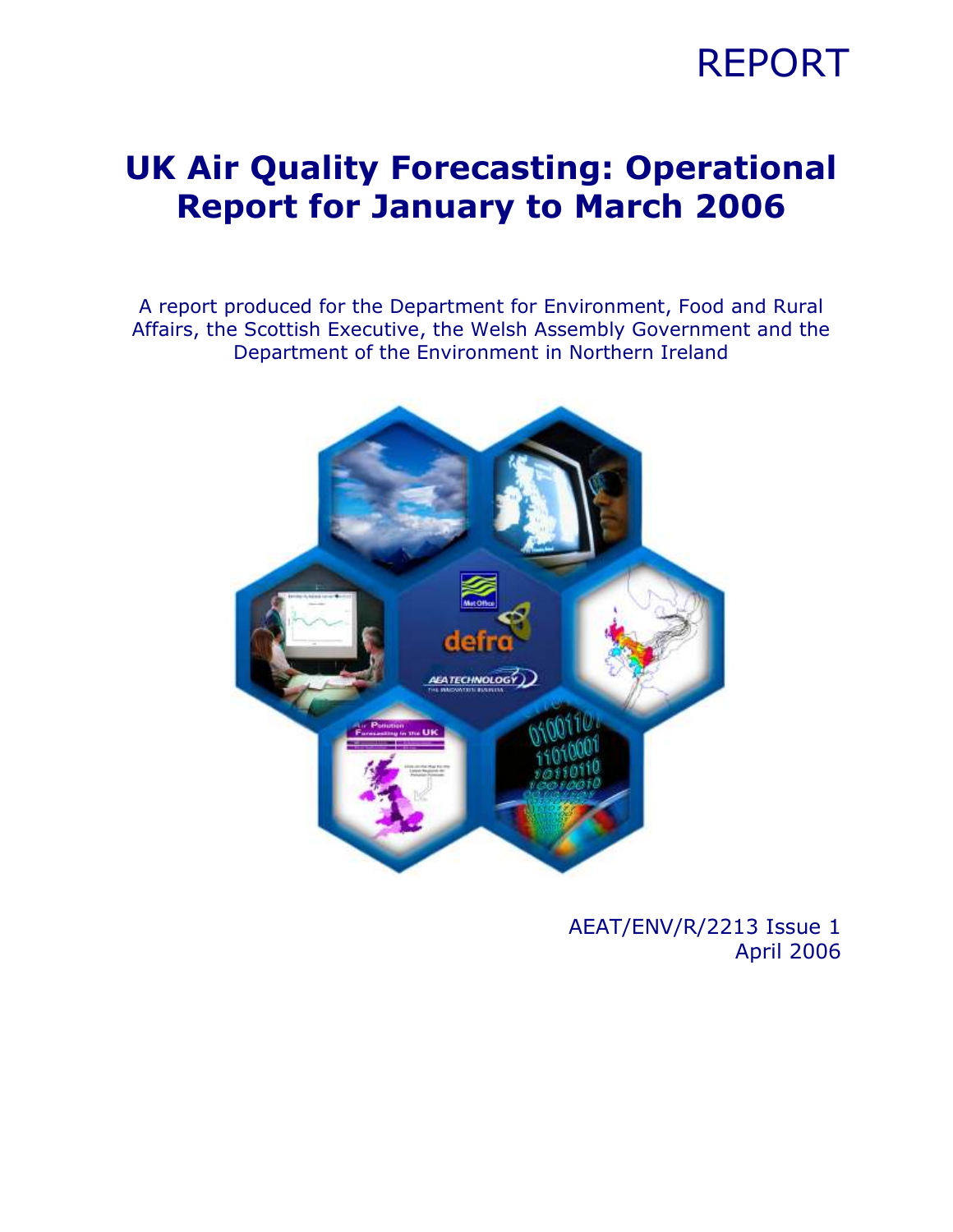### UK Air Quality Forecasting: Operational Report for January to March 2006

A report produced for the Department for Environment, Food and Rural Affairs, the Scottish Executive, the Welsh Assembly Government and the Department of the Environment in Northern Ireland

> AEAT/ENV/R/2213 Issue 1 April 2006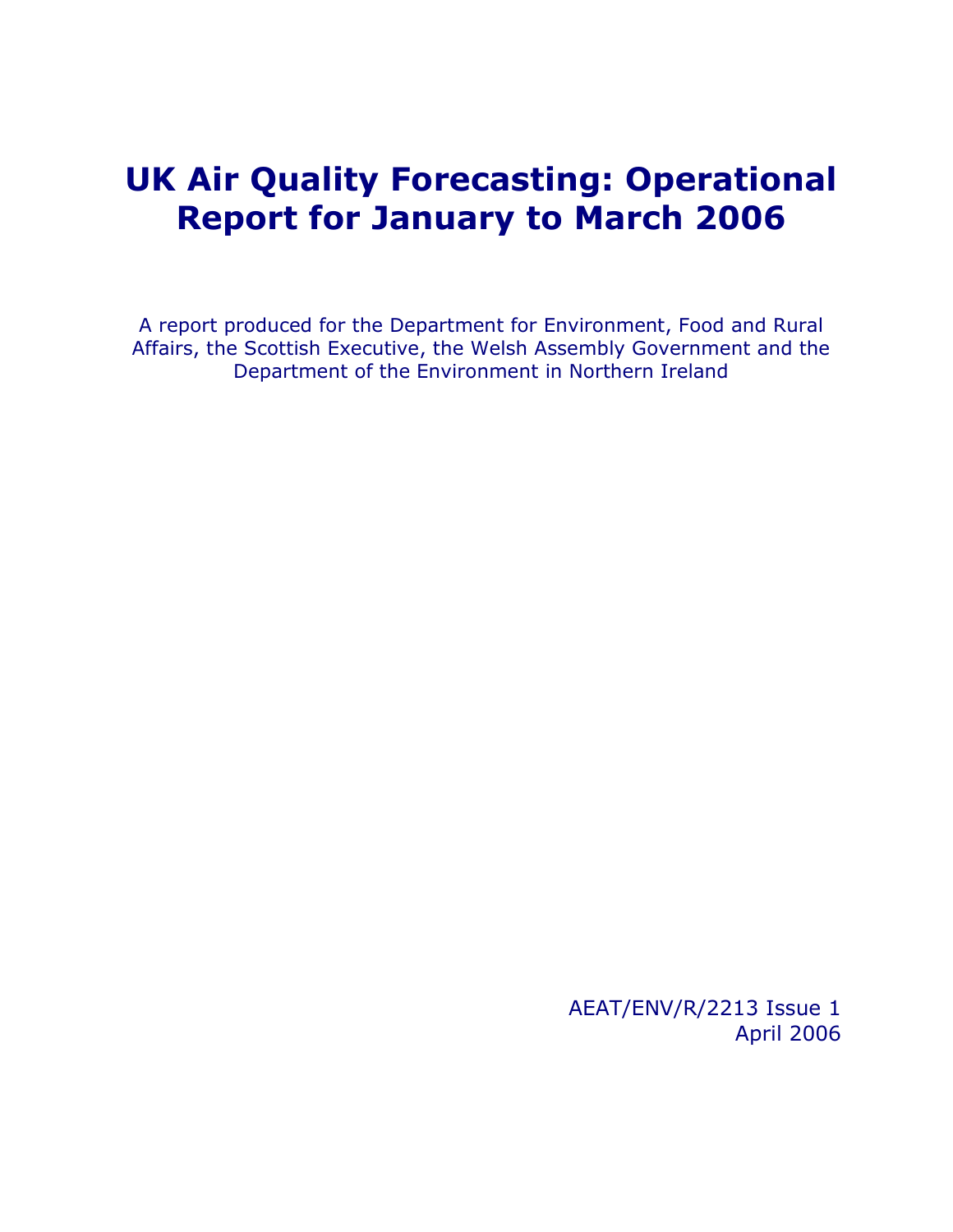| Title                                             | UK Air Quality Forecasting: Operational Report for Jan to Mar 2006.                                                                                                       |
|---------------------------------------------------|---------------------------------------------------------------------------------------------------------------------------------------------------------------------------|
| <b>Customer</b>                                   | Department for Environment Food and Rural Affairs, the Scottish<br>Executive, the Welsh Assembly Government and the Department of the<br>Environment in Northern Ireland  |
| <b>Customer reference</b>                         | EPG 1/3/179                                                                                                                                                               |
| Confidentiality,<br>copyright and<br>reproduction | Copyright AEA Technology plc.<br>All rights reserved.<br>Enquiries about copyright and reproduction should be addressed to the<br>Commercial Manager, AEA Technology plc. |
| <b>File reference</b>                             | ED45099                                                                                                                                                                   |
| <b>Report number</b>                              | AEAT/ENV/R/2213 Issue 1                                                                                                                                                   |
| <b>Report status</b>                              | Issue 1                                                                                                                                                                   |

AEA Technology plc Netcen Building 551 Harwell Didcot Oxfordshire OX11 0QJ UK +44 (0) 870 190 6441 tel.  $+44(0)$  870 190 6608 fax.

### Andy.cook@aeat.co.uk

 Netcen is an operating division of AEA Technology plc AEA Technology is certificated to BS EN ISO9001:(1994)

|                    | <b>Name</b> | <b>Date</b> |
|--------------------|-------------|-------------|
| <b>Author</b>      | Andy Cook   | 18/04/2006  |
| <b>Reviewed by</b> | Paul Willis | 25/04/2006  |
| <b>Approved by</b> | Jon Bower   | 30/04/2006  |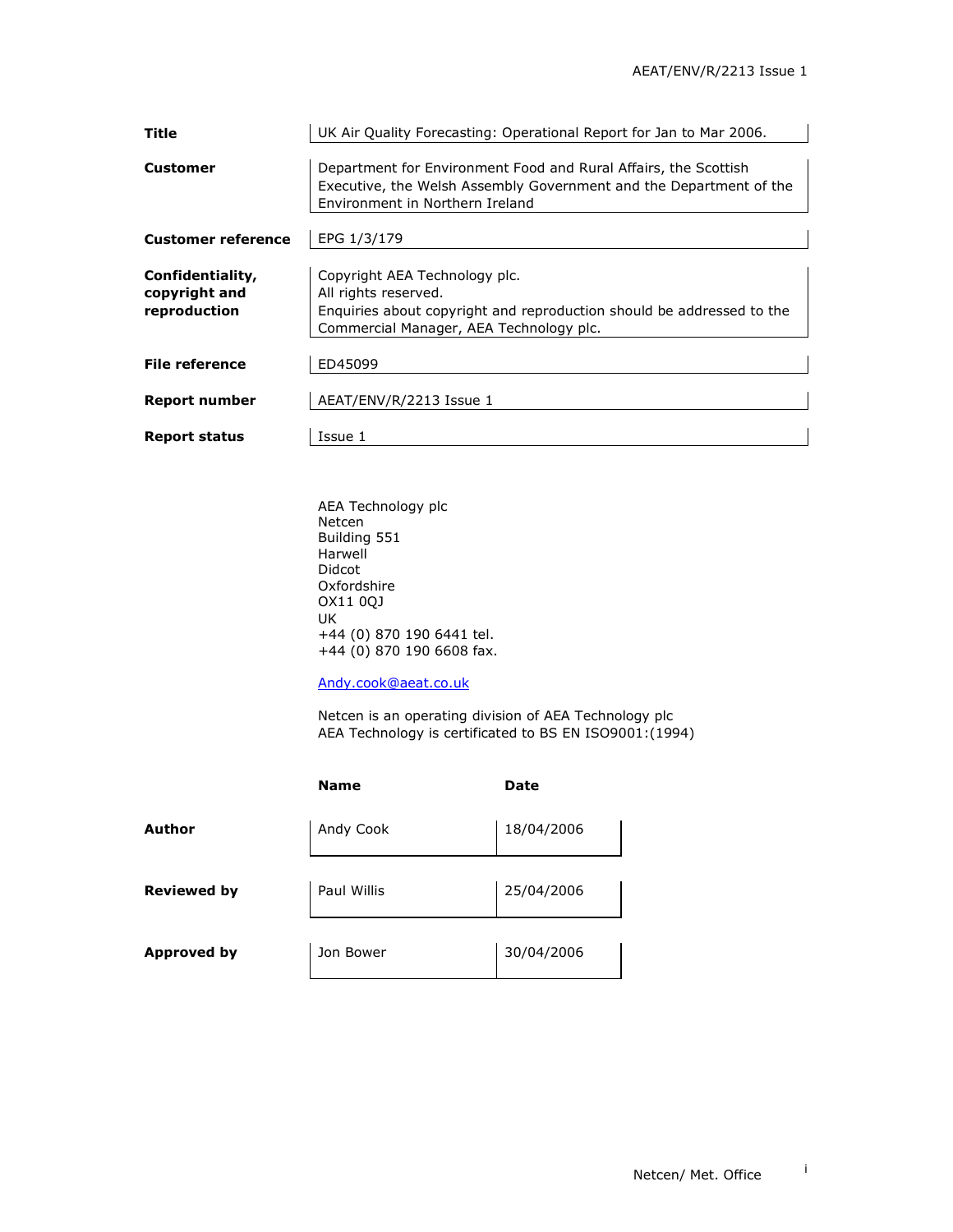### Executive Summary

This report covers the operational activities carried out by Netcen and the Met Office on the UK Air Quality Forecasting Contract from January to March 2006. The work is funded by the Department for Environment Food and Rural Affairs (Defra), the Scottish Executive, Welsh Assembly Government and the Department of the Environment in Northern Ireland.

During the first quarter of 2006, there were 21 days on which HIGH air pollution was recorded. Over ninety percent of the HIGH measurements were due to  $PM_{10}$ , nine percent due to  $SO_2$ . None of these were forecast due to the unpredictable and localised nature of these (..sometimes building related) events, reflected in the poor success and accuracy of HIGH forecasts within zones and agglomerations (all 0%). Many MODERATE days were measured (mainly for  $PM_{10}$  but around 30 % on coincident days for  $PM_{10}$  and  $O_3$  during this quarter) and were forecast with a high degree of success and reasonable accuracy. These MODERATE periods are recorded within the forecasting success and accuracy calculations. The forecasting success and accuracy for this quarter for HIGH and MODERATE episodes is summarised in Table 1 below.

Success figures for MODERATE forecasts issued show that a large proportion of measured polluted days were successfully forecast (percentage above  $100\%)^1$ . An average accuracy figure of 66 % indicates that only 34 % of the forecast MODERATE levels were not measured and remained LOW. The accuracy figures tend to be lower due to the precautionary approach that Netcen takes when issuing the daily forecasts- we issue a forecast for MODERATE pollution when there is only a small chance that it will be recorded.

#### Table 1 – Forecast success/accuracy for incidents above 'HIGH' and above 'MODERATE', January  $1<sup>st</sup>$  to March 31 $<sup>st</sup>$  2006.</sup>

|                    | <b>HIGH</b> |                      | <b>MODERATE</b> |                      |  |  |  |
|--------------------|-------------|----------------------|-----------------|----------------------|--|--|--|
| <b>Region/Area</b> |             | % success % accuracy |                 | % success % accuracy |  |  |  |
| Zones              |             |                      | 163             |                      |  |  |  |
| Agglomerations     |             |                      | .08             |                      |  |  |  |

We continue to research ways of improving the air pollution forecasting system by:

- 1. Investigating ways of using automatic software systems to streamline the activities within the forecasting process, thus allowing forecasters to spend their time more productively considering the most accurate forecasts.
- 2. Researching the chemistry used in our models, in particular the  $NO<sub>x</sub>$ ->NO<sub>2</sub> conversion used in NAME, and the chemical schemes for secondary  $PM_{10}$  and ozone.
- 3. Improving the NAME model used for ad-hoc analyses. In particular, recent improvements have assisted with investigations of the possible long-range transport of  $PM_{10}$  pollution from forest fires in Russia and the long-range transport of particles from Saharan Dust Storms.
- 4. Improving and updating the emissions inventories used in our models.

There were no reported breakdowns in the forecasting service between January and March; all bulletins were delivered to the Air Quality Communications contractor on time.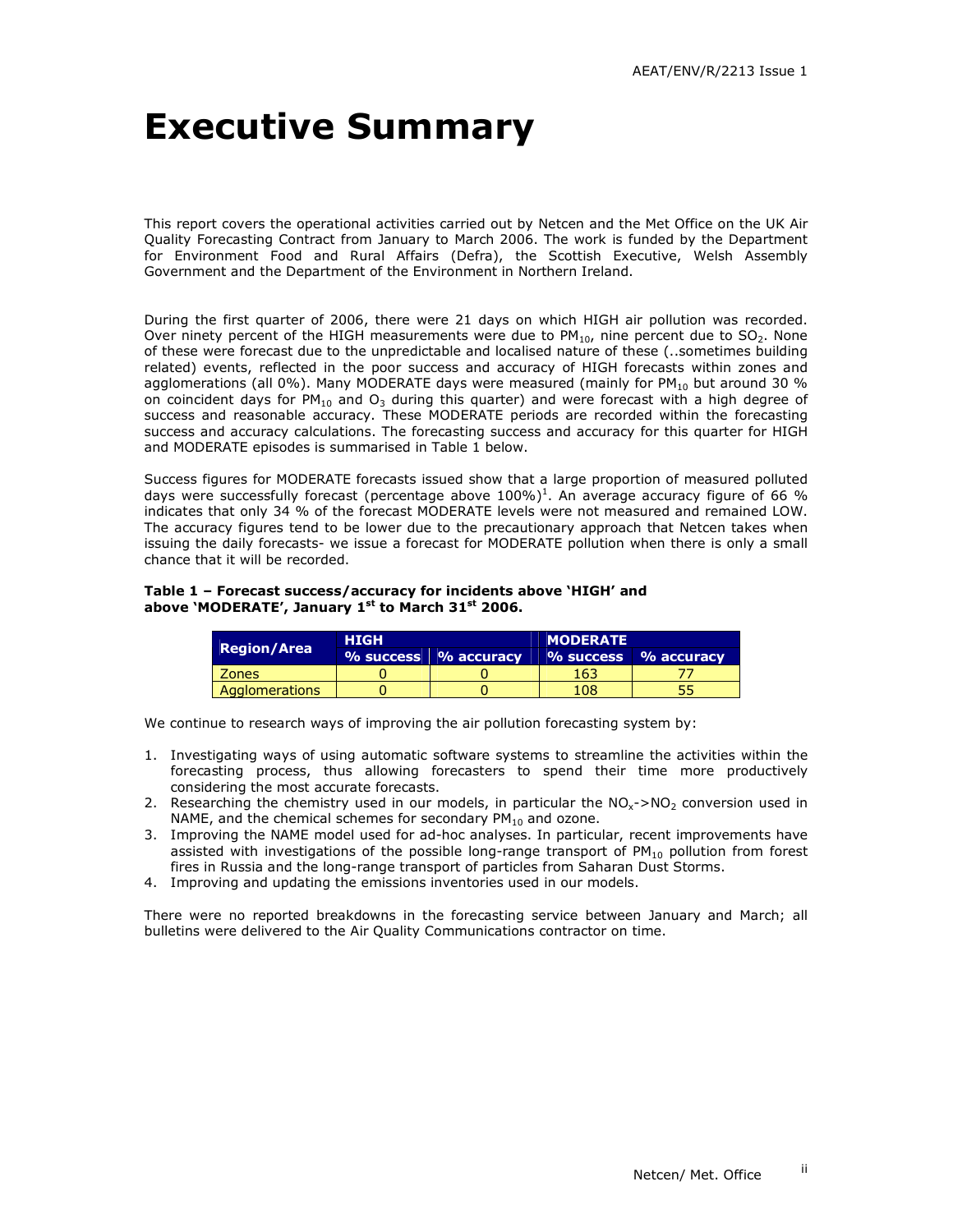# Contents

|              | <b>Executive Summary</b>                                                                               | ij.                 |
|--------------|--------------------------------------------------------------------------------------------------------|---------------------|
|              | <b>Contents</b>                                                                                        | 1                   |
| 1            | <b>Introduction</b>                                                                                    | $\overline{2}$      |
| $\mathbf{2}$ | New developments during this period                                                                    | 3                   |
|              | 2.1 EMERGENCY CONTACTS UPDATE<br>2.2 MET OFFICE DEVELOPMENTS                                           | 3<br>$\overline{3}$ |
| 3            | <b>Analysis of Forecasting Success Rate</b>                                                            | 4                   |
|              | FORECAST ANALYSIS FOR JANUARY 1ST TO MARCH 31ST 2006.<br>3.1                                           | 5                   |
| 4            | <b>Breakdowns in the service</b>                                                                       | 15                  |
| 5.           | <b>Additional or enhanced forecasts</b>                                                                | 15                  |
| 6            | <b>Ad-hoc services and analysis</b>                                                                    | 15                  |
|              | 6.1 BUNCEFIELD OIL DEPOT EXPLOSION - INITIAL REVIEW                                                    | 15                  |
| $\mathbf{7}$ | <b>Ongoing research</b>                                                                                | 15                  |
| 8            | <b>Forward work plan for April to June 2006</b>                                                        | 16                  |
| 9            | Hardware and software inventory                                                                        | 16                  |
|              | <b>Appendix 1 - Air Pollution Index</b>                                                                | 17                  |
|              | <b>Appendix 2 - Forecasting Zones and Agglomerations</b>                                               | 20                  |
|              | Appendix 3 – Worked Example of How UK Forecasting<br><b>Success and Accuracy Rates are Calculated.</b> | 23                  |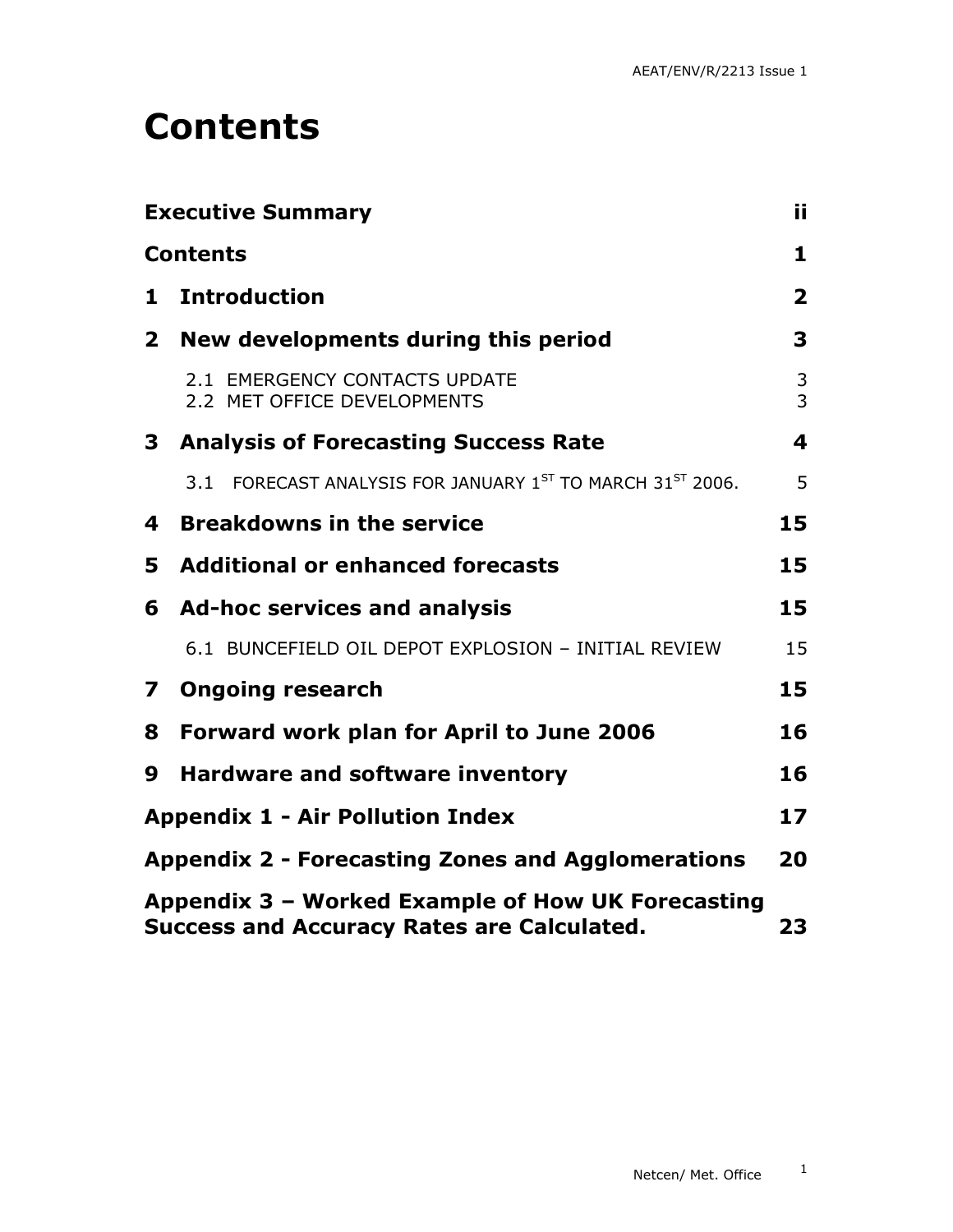# 1 Introduction

A forecast of the following day's air pollution is prepared every day by Netcen in collaboration with the Met Office. The forecast consists of a prediction of the air pollution descriptor for the worst-case situation in 16 zones and 16 agglomerations over the following 24-hours. Forecasts can be updated and disseminated through Teletext, the World Wide Web and a Freephone telephone number at any time of day, but the most important forecast of the day is the "daily media forecast". This is prepared at 3.00 p.m. for uploading to the internet and Air Quality Communications contractor before 4.00 p.m. each day, and is then included in subsequent air quality bulletins for the BBC, newspapers and many other interested organisations.

This report covers the media forecasts issued during the quarter reported on. Results from forecasting models are available each day and are used in constructing the forecast. The forecasters issue predictions for rural, urban background and roadside environments but, for the purposes of this report, these have been combined into a single "worst-case" category.

Twice every week, on Tuesdays and Fridays, we also provide a long-range pollution outlook. This takes the form of a short text message which is emailed to approximately sixty recipients in Defra and other Government Departments, together with the BBC weather forecasters. The outlook is compiled by careful assessment and review of the outputs from our pollution models, which currently run out to 3 days ahead, and by also considering the long-term weather situation.

We continue to provide a quality control system to ensure that the 5-day forecasts provided by the Met. Office to the BBC are consistent with the "daily media forecasts" and long-range pollution outlook provided by Netcen for Defra and the DAs. The BBC requires 5-day air pollution index forecasts for 230 UK towns and cities on their BBC Online service. The quality control work is carried out at around 3.00 p.m. daily, with the forecast updating onto the BBC Online Web site at 4.00 a.m. the following morning.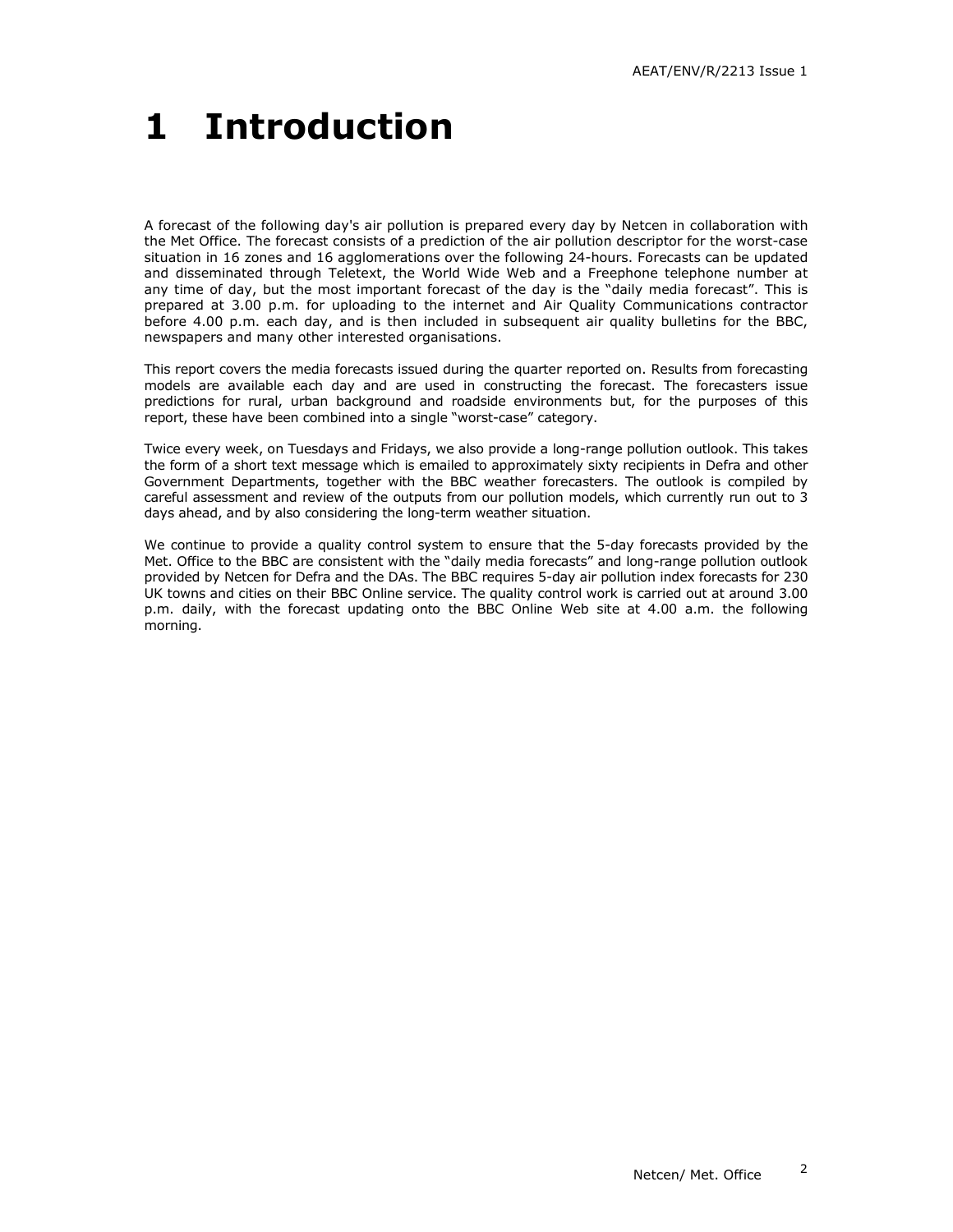## 2 New developments during this period

### 2.1 EMERGENCY CONTACTS UPDATE

The Netcen "AQtoolkit" spreadsheet has been updated with five emergency contact telephone numbers for key staff at Defra and the Met office. This should prevent any recurrence of the weekend communication difficulties surrounding the Buncefield Oil Depot explosion during quarter 4, 2005.

### 2.2 MET OFFICE DEVELOPMENTS

During the first quarter, the Met Office Air Quality Forecast System was fully integrated into the main production processes of the Met Office. This provides greater operational resilience and will allow structured development at all levels: customer support, software, hardware and model enhancement. During this period of handover there were restrictions on operational changes so there have been no major model upgrades. Work has continued on the development system on improvements mentioned in previous reports.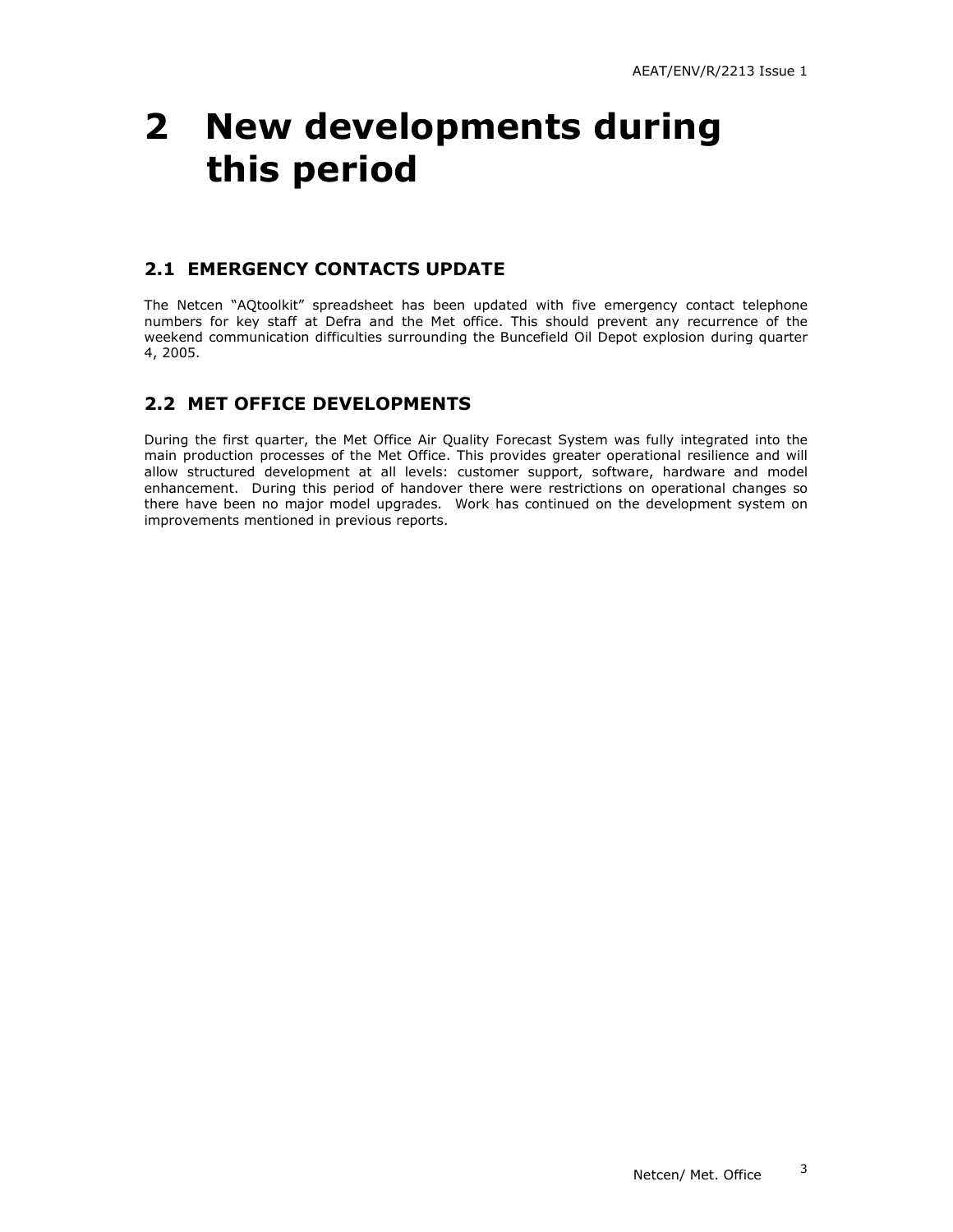# 3 Analysis of Forecasting Success Rate

Analysis of the forecasting performance is carried out for each of the 16 zones and 16 agglomerations used in the daily forecasting service. Further details of these zones and agglomerations are presented in Appendix 2. Forecasting performance is analysed for a single, general pollutant category rather than for each individual pollutant and has been aligned to the forecasting day (a forecasting day runs from the issue time, generally 3 pm). This analysis of forecasting performance is based on provisional data, as used in the daily forecasting process. Any obviously faulty data have been removed.

The analysis treats situations where the forecast index was within  $\pm 1$  of the measured index as a successful prediction, as this is the target accuracy we aim to obtain in the forecast. Because the calculations of accuracy and success rates are based on a success being  $\pm 1$  of the measured index, it is possible to record rates in excess of 100% rather than 'true' percentages. Appendix 3 shows a worked example of how accuracy and success rates are calculated. Further details of the text descriptions and index code used for the forecasting are given in Appendix 1.

The forecasting success rates for each zone and agglomeration for the quarter reported on are presented in Tables 3.1 (forecasting performance in zones) and 3.2 (forecasting performance in agglomerations) for 'HIGH' days. Table 3.5 provides a summary for each pollutant of the number of days on which HIGH and above pollution was measured, the maximum exceedence concentration and the day and site at which it was recorded. The forecasting performance Tables 3.1 and 3.2 give:

- The number of 'HIGH' days measured in the PROVISIONAL data
- The number of 'HIGH' days forecast
- The number of days with a correct forecast of 'HIGH' air pollution, within an agreement of  $\pm 1$ index value. A HIGH forecast is recorded as correct if air pollution is measured HIGH and the forecast is within  $\pm 1$  index value, or it is forecast HIGH and the measurement is within  $\pm 1$  index value. For example measured index 7 with forecast index 6 counts as correct, as does measured index 6 with forecast index 7.
- The number of days when 'HIGH' air pollution was forecast ('f' in the tables) but not measured ('m') on the following day to within an agreement of 1 index value.
- The number of days when 'HIGH' air pollution was measured ('m') but had not been forecast ('f') to within an agreement of 1 index value.

The two measures of forecasting performance used in this report are the 'success rate' and the 'forecasting accuracy'.

The forecast success rate (%) is calculated as:

 $\blacktriangleright$  (Number of episodes successfully forecast/total number of episodes measured)  $\times$  100

The forecast accuracy (%) is calculated as:

 $\blacktriangleright$  (Number of episodes successfully forecast/[Number of successful forecasts + number of wrong forecasts])  $\times$  100

The forecasting success rates for 'MODERATE' days or above for each zone and agglomeration are presented in Tables 3.3 (zones) and 3.4 (agglomerations). Table 3.3 and 3.4 give the same information as in Tables 3.1 and 3.2, but summarised for 'MODERATE' days and above.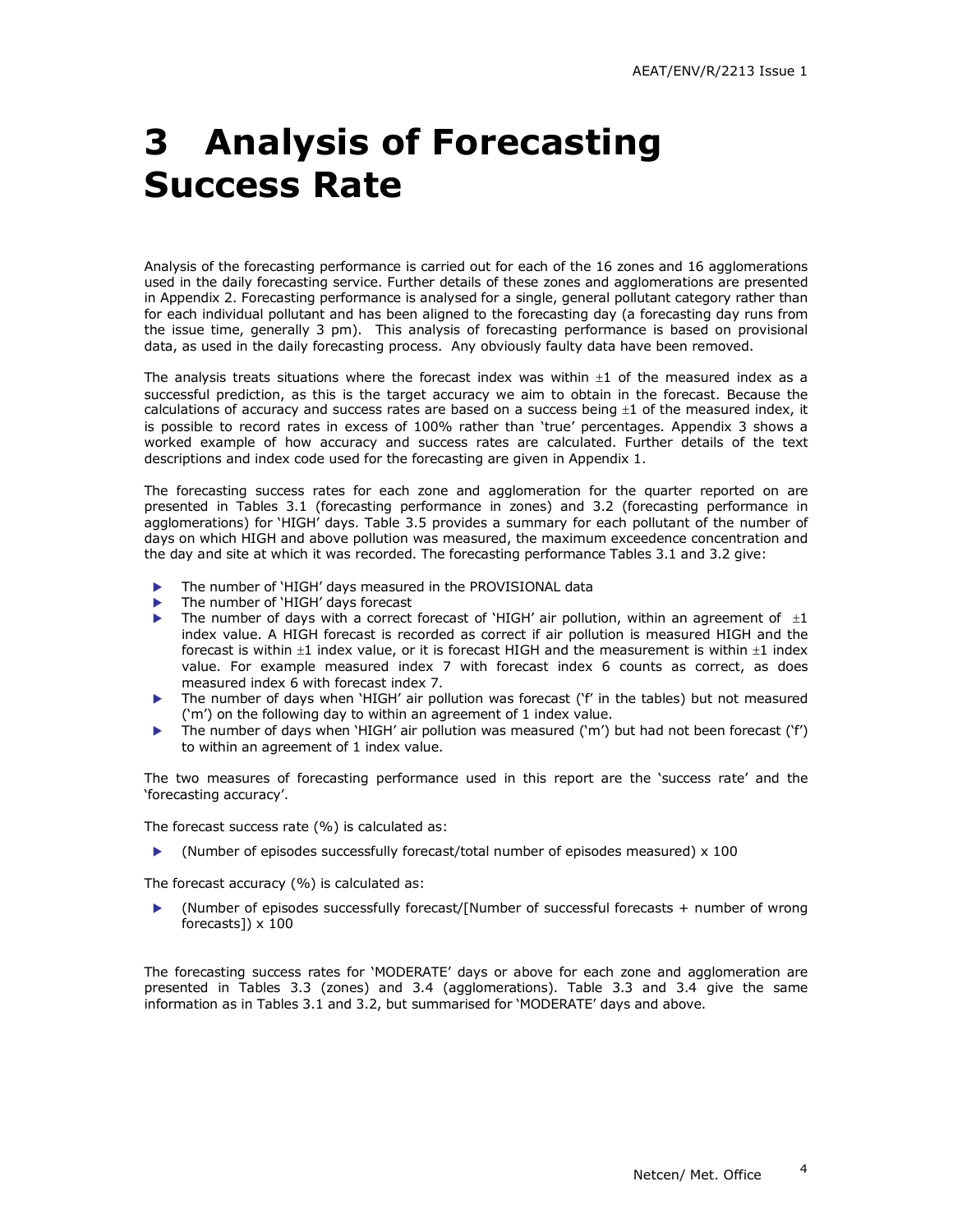### 3.1 FORECAST ANALYSIS FOR JANUARY  $1^{ST}$  TO MARCH 31 $^{ST}$  2006.

| <b>ZONES</b>    | Scotland Mids Eastern |                  |     | Greater Highland | North<br>East | <b>North</b><br>East<br>Scotland | <b>North</b> | North West Northern Scottish South South South<br>&<br>Males Merseyside |     |     |     |     |     | Northern Scottish South South South West Yorkshire & Overall |   |
|-----------------|-----------------------|------------------|-----|------------------|---------------|----------------------------------|--------------|-------------------------------------------------------------------------|-----|-----|-----|-----|-----|--------------------------------------------------------------|---|
| measured days   |                       |                  |     |                  |               |                                  | 0            |                                                                         |     |     |     |     |     |                                                              |   |
| forecasted days |                       |                  |     |                  |               |                                  |              | O                                                                       |     |     |     |     |     |                                                              |   |
| ok (f and m)    |                       |                  |     |                  |               |                                  | 0            | 0                                                                       |     |     |     |     |     |                                                              | 0 |
| wrong (f not m) |                       |                  |     |                  |               |                                  | $\mathbf{0}$ | 0                                                                       |     |     |     |     |     |                                                              |   |
| wrong (m not f) |                       |                  |     |                  |               |                                  | 0            | 0                                                                       |     |     |     |     |     |                                                              |   |
| success %       |                       | 100 <sup>°</sup> | 100 | 100              | 100           | 100                              | 100          | 100                                                                     | 100 | 100 | 100 | 100 | 100 |                                                              |   |
| accuracy %      |                       |                  |     |                  |               |                                  | $\mathbf{0}$ | 0                                                                       |     |     |     |     |     |                                                              |   |

#### Table 3.1 - Forecast Analysis for UK Zones 'HIGH' band and above \*

#### Table 3.2 - Forecast Analysis for UK Agglomerations 'HIGH' band and above \*

| AGGLOMERATIONS   Belfast UA   Brighton/Worthing/ |     | Littlehampton | <b>Bristol UA</b> | Cardiff UA | Edinburgh UA | <b>Glasgow UA</b> | <b>Greater Manchester</b><br>UA | Leicester UA | Liverpool UA |
|--------------------------------------------------|-----|---------------|-------------------|------------|--------------|-------------------|---------------------------------|--------------|--------------|
| measured days                                    |     |               |                   |            |              |                   |                                 |              |              |
| forecasted days                                  |     |               |                   |            |              |                   |                                 |              |              |
| ok (f and m)                                     |     |               |                   |            |              |                   |                                 |              |              |
| wrong (f not m)                                  |     |               |                   |            |              |                   |                                 |              |              |
| wrong (m not f)                                  |     |               |                   |            |              |                   |                                 |              |              |
| success %                                        | 100 | 100           | 100               | 100        | 100          |                   | 100                             | 100          | 100          |
| accuracy %                                       |     |               |                   |            |              |                   |                                 |              |              |

| <b>AGGLOMERATIONS</b>                                                                                                                                   | Nottingham UA | Portsmouth UA    | Sheffield UA | Swansea UA | Tyneside | West Midlands UA | West Yorkshire UA | <b>Overall</b> |
|---------------------------------------------------------------------------------------------------------------------------------------------------------|---------------|------------------|--------------|------------|----------|------------------|-------------------|----------------|
| measured days                                                                                                                                           |               |                  |              |            |          |                  |                   |                |
| forecasted days                                                                                                                                         |               |                  |              |            |          |                  |                   |                |
| ok (f and m)                                                                                                                                            |               |                  |              |            |          |                  |                   |                |
| wrong (f not m)                                                                                                                                         |               |                  |              |            |          |                  |                   |                |
| wrong (m not f)                                                                                                                                         |               |                  |              |            |          |                  |                   |                |
| success %                                                                                                                                               | 100           | 100 <sup>1</sup> |              | 100        | 100      | 100              |                   |                |
| accuracy %                                                                                                                                              |               |                  |              |            |          |                  |                   |                |
| * All performance statistics are based on provisional data. Obviously incorrect data due to instrumentation faults have been removed from the analyses. |               |                  |              |            |          |                  |                   |                |

Please refer to the start of section 3 for an explanation of the derivation of the various statistics, figures >100 % may occur.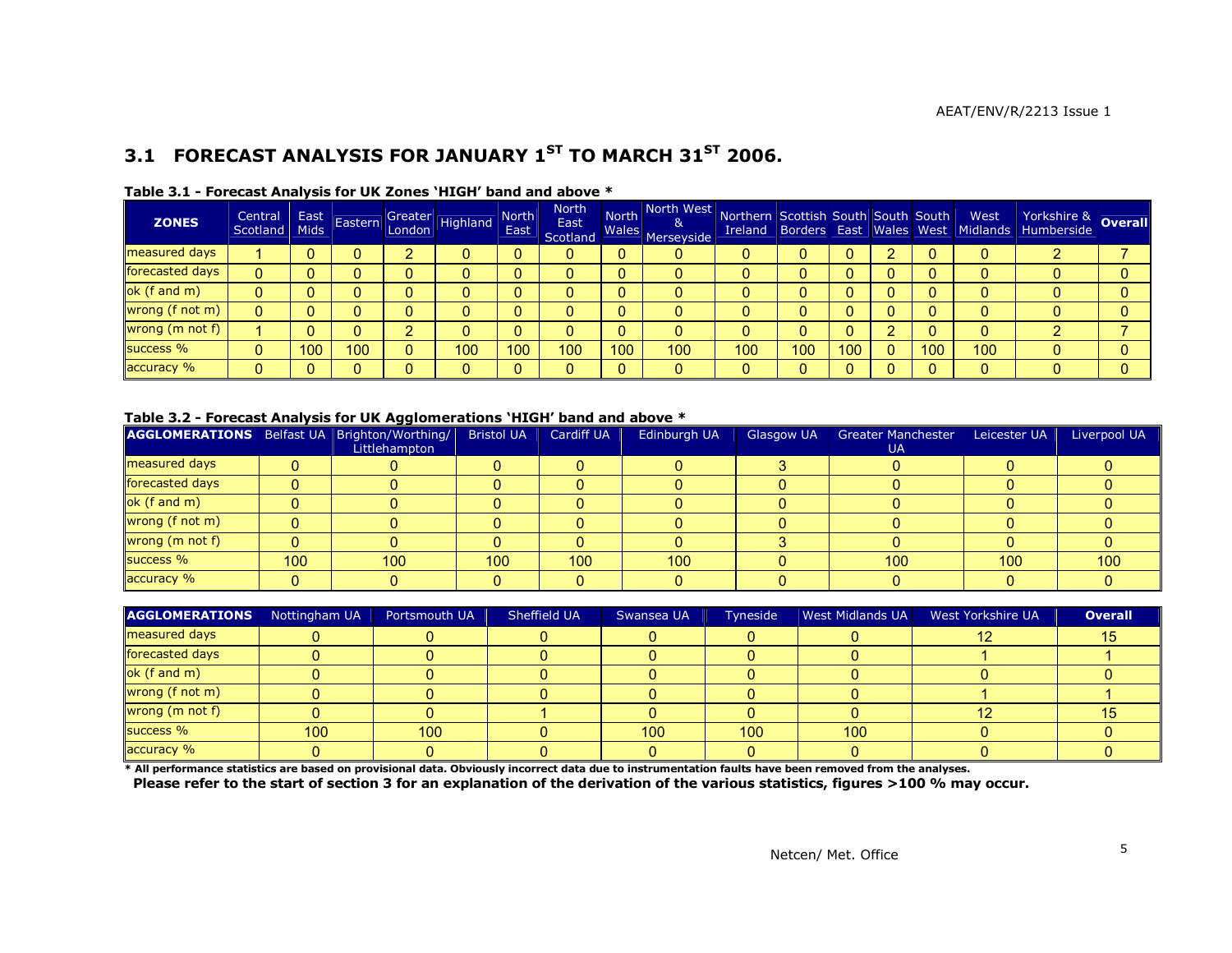| <b>ZONES</b>    | Central<br>Scotland | East<br><b>Mids</b> | Eastern | London | <b>Arn</b> Greater Highland | <b>North</b><br>East | <b>North</b><br><b>East</b><br>Scotland | <b>North</b><br>Wales | North West<br>&<br>Merseyside | Northern Scottish South South South<br><b>Ireland</b> | Borders East |     | Wales West |     | West<br>Midlands | Yorkshire & Overall'<br>Humberside |     |
|-----------------|---------------------|---------------------|---------|--------|-----------------------------|----------------------|-----------------------------------------|-----------------------|-------------------------------|-------------------------------------------------------|--------------|-----|------------|-----|------------------|------------------------------------|-----|
| measured days   | 5                   |                     | 14      | 34     | Ō                           |                      | 6                                       | 8                     | 6                             | 6                                                     |              |     |            |     |                  |                                    | 139 |
| forecasted days | 5                   | 18                  |         | 34     |                             | 19                   | 6                                       |                       | 9                             | 15                                                    |              | 13  | 14         |     |                  | 16                                 | 214 |
| ok (f and m)    |                     | $14-$               | 21      | 40     | 15                          | 16                   | 8                                       | 10                    | 12                            | 13                                                    | 4            | ∠   |            |     | 15               | 17                                 | 226 |
| wrong (f not m) |                     | 6                   |         | 6      |                             | 4                    |                                         | 4                     | 0                             |                                                       |              |     |            |     | 2                |                                    | 42  |
| wrong (m not f) |                     |                     |         |        |                             |                      |                                         |                       |                               |                                                       |              |     |            |     |                  |                                    | 27  |
| success %       | 80                  | 127                 | 150     | 118    | 188                         | 229                  | 133                                     | 125                   | 200                           | 217                                                   | 100          | 400 | 220        | 200 | 188              | 155                                | 163 |
| accuracy %      | 44                  | 52                  | 88      | 77     | 94                          | 73                   | 80                                      | 67                    | 100                           | 76                                                    | 100          | 92  | 58         | 93  | 83               | 77                                 | 77  |

### Table 3.3 - Forecast Analysis for UK Zones 'MODERATE' band and above \*

### Table 3.4 - Forecast Analysis for UK Agglomerations 'MODERATE' band and above \*

| AGGLOMERATIONS   Belfast UA   Brighton/Worthing/ |     | Littlehampton | <b>Bristol UA</b> | <b>Cardiff UA</b> | Edinburgh UA | Glasgow UA | <b>Greater Manchester</b><br><b>UA</b> | Leicester UA | Liverpool UA |
|--------------------------------------------------|-----|---------------|-------------------|-------------------|--------------|------------|----------------------------------------|--------------|--------------|
| measured days                                    |     |               |                   |                   |              | 26         |                                        |              |              |
| forecasted days                                  | 11  |               |                   |                   |              | 20         |                                        |              |              |
| ok (f and m)                                     |     |               |                   |                   |              | 21         |                                        |              |              |
| wrong (f not m)                                  |     |               |                   |                   |              |            |                                        |              |              |
| wrong (m not f)                                  |     |               |                   |                   |              |            |                                        |              |              |
| success %                                        | 200 | 200           | 100 <sup>1</sup>  | 100 <sup>1</sup>  | 100          | 81         | 144                                    | 125          | 100          |
| accuracy %                                       | 57  | 60            |                   |                   | 67           | 55         | 81                                     | 56           | 100          |

| <b>AGGLOMERATIONS</b>                                                                                                                                   | Nottingham UA | Portsmouth UA | Sheffield UA | Swansea UA | Tyneside | <b>West Midlands UA</b> | West Yorkshire UA | <b>Overall</b> |
|---------------------------------------------------------------------------------------------------------------------------------------------------------|---------------|---------------|--------------|------------|----------|-------------------------|-------------------|----------------|
| measured days                                                                                                                                           |               |               |              |            |          |                         | 32                | 92             |
| forecasted days                                                                                                                                         |               |               |              |            |          |                         |                   | 119            |
| ok (f and m)                                                                                                                                            |               |               |              |            |          |                         |                   | 99             |
| wrong (f not m)                                                                                                                                         |               |               |              |            |          |                         |                   | 48             |
| wrong (m not f)                                                                                                                                         |               |               |              |            |          |                         | 22                |                |
| success %                                                                                                                                               | 150           | 300           | 300          | 200        | 150      | 175                     | 50                | 108            |
| accuracy %                                                                                                                                              | 50            | 60            | 60           | 80         | 100      | 88                      | 34                | 55             |
| * All performance statistics are based on provisional data. Obviously incorrect data due to instrumentation faults have been removed from the analyses. |               |               |              |            |          |                         |                   |                |

Please refer to the start of section 3 for an explanation of the derivation of the various statistics, figures >100 % may occur.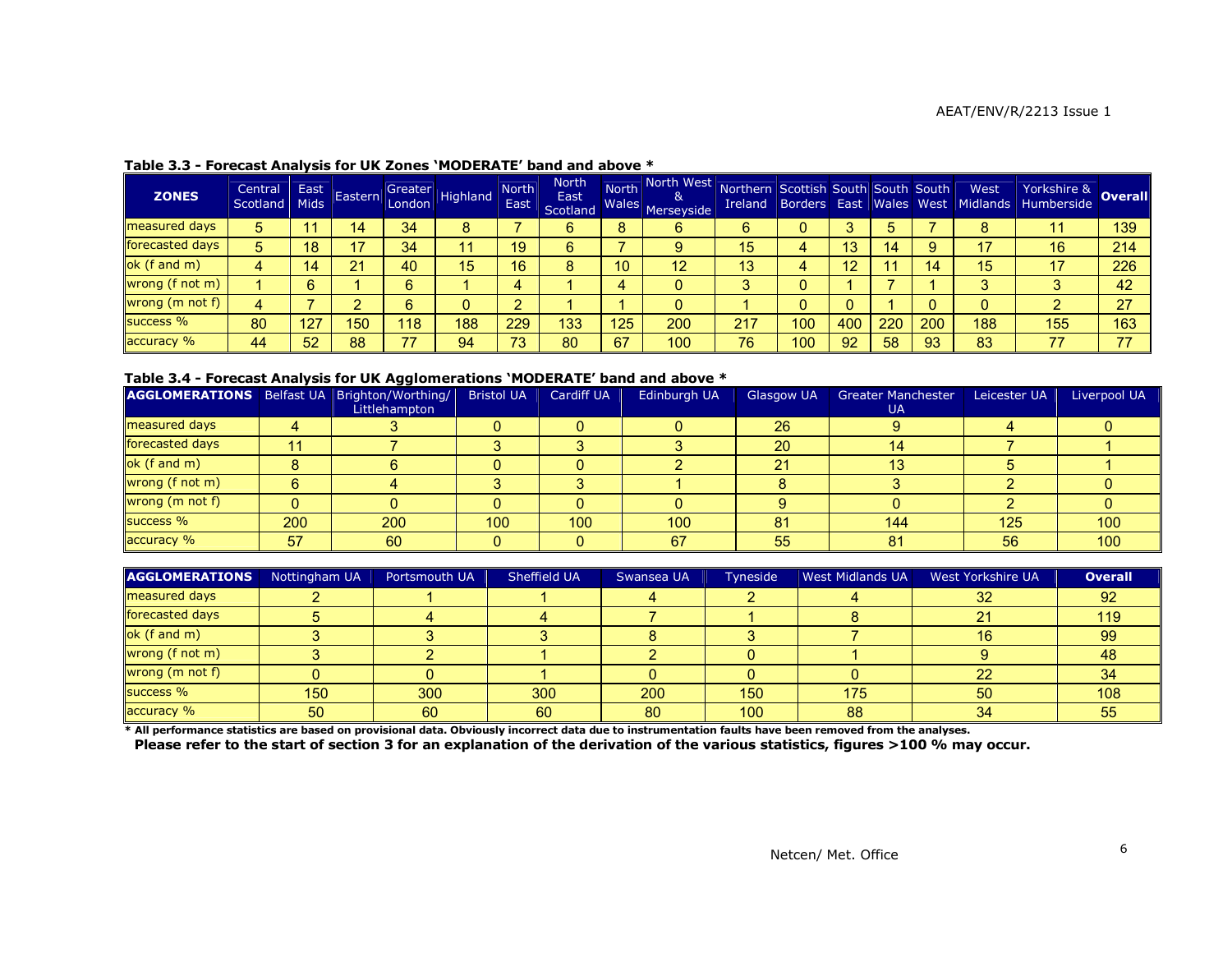| <b>Pollutant</b> | <b>High</b><br>or<br>above<br>days | <b>Moder</b><br>ate<br>days | Max.<br>conc.<br>$(\mu q)$<br>$\sqrt{m^3}$ ) * | Site with max.<br>conc. | <b>Zones or</b><br><b>Agglomeration</b> | Date of<br>max conc. | <b>Forecast</b><br><b>SUCCESS</b><br><b>HIGH</b><br>days<br>(9/6)<br>[no.<br>incidents,<br>zone or<br>agglomer<br>ation<br>days] $**$ |
|------------------|------------------------------------|-----------------------------|------------------------------------------------|-------------------------|-----------------------------------------|----------------------|---------------------------------------------------------------------------------------------------------------------------------------|
|                  |                                    |                             |                                                | <b>High Muffles</b>     | Yorks, and                              | 10/3/06              |                                                                                                                                       |
| Ozone            | $\mathbf{0}$                       | 33                          | 116                                            | (first 2 incidents)     | Humber, Zone                            | 18/3/06              | N/A<br>[0]                                                                                                                            |
|                  |                                    |                             |                                                | <b>Wicken Fen</b>       | Eastern zone                            | 22/3/06              |                                                                                                                                       |
| $PM_{10}$        |                                    |                             |                                                |                         | West                                    |                      | $0\%$                                                                                                                                 |
| gravimetric      | 20                                 | 51                          | 169                                            | <b>Bradford Centre</b>  | Yorkshire<br>urban area                 | 25/01/06             | [20]                                                                                                                                  |
|                  |                                    |                             |                                                | London                  | Greater                                 |                      | N/A                                                                                                                                   |
| NO <sub>2</sub>  | $\mathbf{0}$                       | $\Omega$                    | 283                                            | Marylebone<br>Road      | London                                  | 17/01/06             | [0]                                                                                                                                   |
|                  |                                    |                             |                                                | <b>Barnsley</b>         | <b>Yorkshire and</b>                    |                      | $0\%$                                                                                                                                 |
| SO <sub>2</sub>  | $\overline{2}$                     | 3                           | 912                                            | Gawber                  | <b>Humberside</b><br>zone               | 03/03/06             | [2]                                                                                                                                   |
| <sub>CO</sub>    | $\mathbf{0}$                       | $\overline{0}$              | 2.2                                            | <b>Bristol Old</b>      | <b>Bristol urban</b>                    | 02/01/06             | N/A                                                                                                                                   |
|                  |                                    |                             |                                                | <b>Market</b>           | area                                    |                      | [0]                                                                                                                                   |

#### Table 3.5 – Summary of episodes January to March 2006 (Based on latest provisional data)

\* Maximum concentration relate to 8 hourly running mean or hourly mean for ozone, 24 hour running mean for PM<sub>10</sub>, hourly mean for  $NO<sub>2</sub>$ , 15 minute mean for  $SO<sub>2</sub>$  and 8 hour running mean for CO (CO units are mg/m3).

\*\* the number of incidents is the total of the number of HIGH days in all zones and agglomerations (ie a HIGH day on the same day in many zones or agglomerations is counted as many incidents, not just one)

#### General Observations

There were 22 zone or agglomeration-day incidents of HIGH band pollution measured during this quarter, measured on 21 separate days. 91 % of these HIGH incidents were due to PM<sub>10</sub> only, 9 % due to SO2, one day had both an  $SO_2$  and PM<sub>10</sub> HIGH exceedence caused by unconnected events. None of the HIGH exceedences were forecast successfully due to the inherently unpredictable and localised nature of PM<sub>10</sub> and SO<sub>2</sub> episodes, around 64 % of which were building work related, 23 % traffic or partially traffic related and 14 % industry related over the reporting period. 68 % of the incidents occurred within agglomerations, 55 % of incidents were due to ongoing building works near to the Bradford AQM site. These HIGH episodes were not considered to broadly represent ambient levels across their associated regions so were therefore not accounted for during the forecasting process.

Fifty one MODERATE days were seen due to  $PM_{10}$ , measured at geographically diverse locations, mainly as a result of still, cold conditions near roadside and industrial locations (65 % measured at roadside locations) with further contributions from areas of coal burning used for domestic heating (further 18 % contribution).

No MODERATE days were measured for nitrogen dioxide at any site in the network, an unusual occurrence for any quarter and particularly during the winter months, this may be a result of slightly higher than average wind speeds over these 3 months compared to previous years.

Three MODERATE days were measured for SO2 at the Grangemouth AQM site during periods of easterly breezes, likely to have been the result of industrial emissions from the petro-chemical complex situated to the east.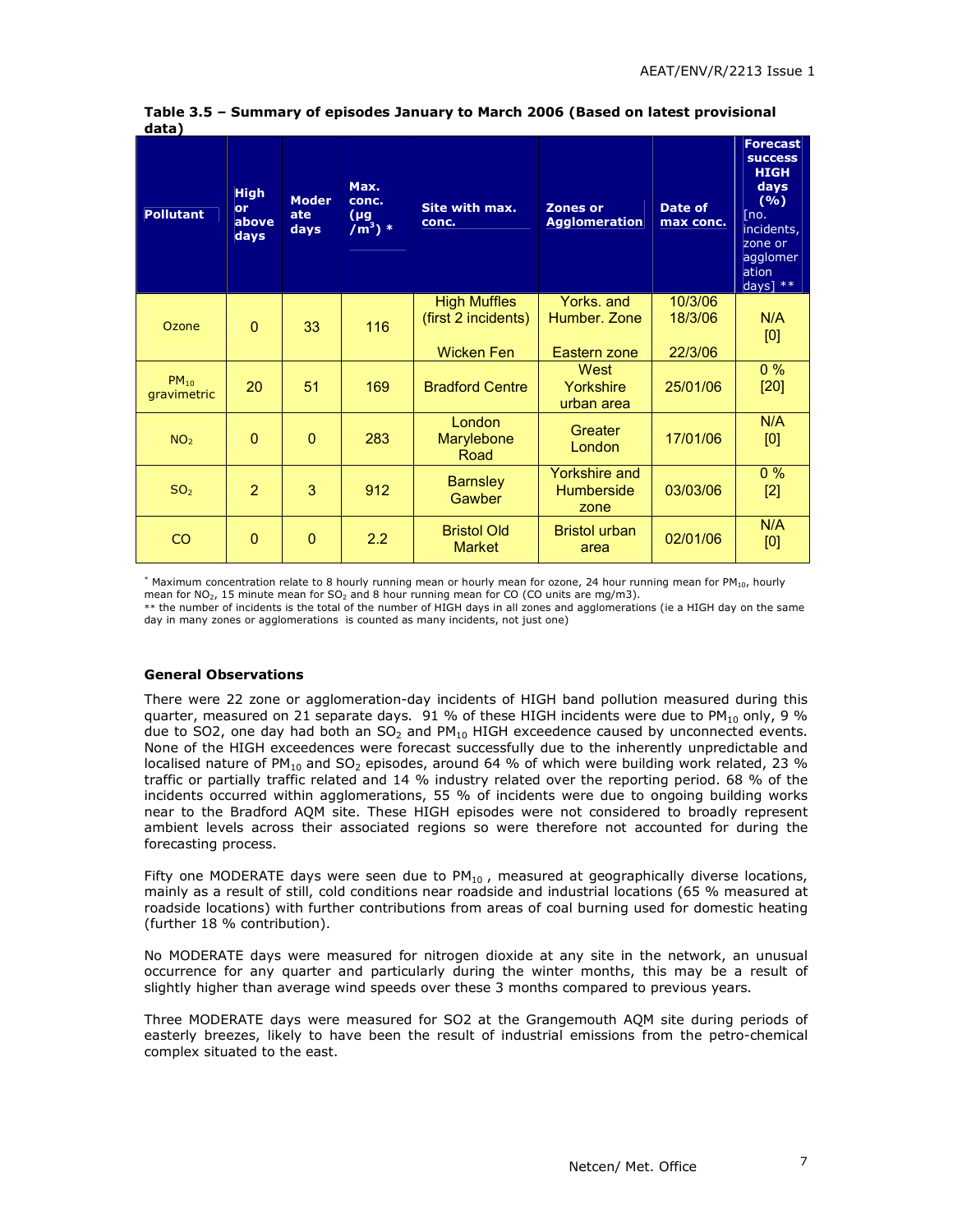Thirty three MODERATE days were measured for ozone during this quarter, measured at more than 2 sites on any one day from  $10<sup>th</sup>$  March to  $21<sup>st</sup>$  March, during a period of predominantly easterly trajectories. Over January and February virtually no MODERATE band exceedences were measured, as could be expected for the winter months.

Figures 3.1 – 3.3 show the trends of pollutants in graphical form. A site-by-site breakdown is given in Figures 3.4a and 3.4b.

### $O<sub>3</sub>$

Very few MODERATE days were measured during the first 2 months of this quarter, as normally expected for the winter months. Two sites or more measured MODERATE levels on the same day between  $10^{th}$  and  $21^{st}$  March, during a period of predominantly easterly trajectories. More than 20 sites measured MODERATE levels on Friday 17th March following several days of easterly air from Europe reaching the UK (6 were rural sites, sites were generally geographically widespread but 5 situated in the East Anglia area). The number of sites MODERATE or above then fell to around 7, finally falling further with the onset of south-westerly winds from the 23<sup>rd</sup>. Secondary pollution reaching the UK from Europe is often at its highest at the end of the working week, explaining the build up in the number of sites recording MODERATE ozone pollution to Friday  $17<sup>th</sup>$ . The weather over that period comprised mostly of cool, cloudy conditions with wintry showers. Background levels of ozone are at their highest annually between mid March and mid May in the UK, also possibly contributing to the number of exceedences.

Forecasting success rates of above 100 % for the MODERATE band indicate that these ozone MODERATE periods were forecasted successfully with a fair degree of accuracy. Ozone exceedences are often easier to predict than for the primary pollutants, building up slowly over wide areas under the right meteorological conditions.

Figure 3.1 shows the trends in  $O_3$  levels over this period.

### $PM_{10}$

As previously noted none of the 20 HIGH band exceedences were forecast due to their localised and unpredictable nature. Twelve intermittent HIGH or above days were measured at the Bradford AQM site throughout the first 2 months of the period as the result of ongoing building works (highest measurement was 169 ug/m<sup>3</sup> as a gravimetric daily maximum 24 hour running mean). Few exceedences were seen in March at the Bradford site. Other HIGH exceedences were seen at Cwmbran (continued stone cutting assumed over 2 days in early January, highest daily gravimetric mean 119 ug/m<sup>3</sup>), Camden kerbside (2 days in early February associated with high pressure and traffic emissions, highest daily gravimetric mean 99 ug/m<sup>3</sup>), Glasgow kerbside (2 days in late February and one in early March, likely to have been topographically and site environment related, highest daily gravimetric mean 120 ug/m<sup>3</sup>) and one day measured at the Scunthorpe Town site during a transitional phase of incident wind direction, likely to have been the result of industrial emissions (daily gravimetric mean of 103 ug/m<sup>3</sup>).

More than 5 sites measured MODERATE or above levels on the  $24<sup>th</sup>$  and  $25<sup>th</sup>$  January during a period of cold conditions, daily temperatures averaging around freezing with very cold overnight frosts, particularly in England and Wales where the clearest conditions persisted. Winds were light and generally easterly. Wind speeds increased from the 26<sup>th</sup> onwards, dispersing the build up of particulates. Of the 11 sites measuring elevated concentrations on the 25<sup>th</sup>, four were designated "roadside", five were in the north of England, four in London and one in each of the countries of Scotland and Northern Ireland. The high pressure centre was situated over Scotland up to the 25<sup>th</sup> explaining the predominance of exceedences towards the north of the UK, in the stillest conditions.

Between the  $2^{nd}$  and  $4^{th}$  February ten or more sites measured MODERATE or above concentrations on each day. High pressure had been centred over the UK from 26<sup>th</sup> January, laying stationary until the 5<sup>th</sup> February. Wind speeds were light from the 1<sup>st</sup> to 5<sup>th</sup> February, initially from the east on the  $1<sup>st</sup>$ , becoming northerly on the  $2<sup>nd</sup>$  and remaining northerly until the  $5<sup>th</sup>$ . The wind speeds increased on the 5<sup>th</sup>, explaining the drop in the number of exceedences from then onwards. Conditions were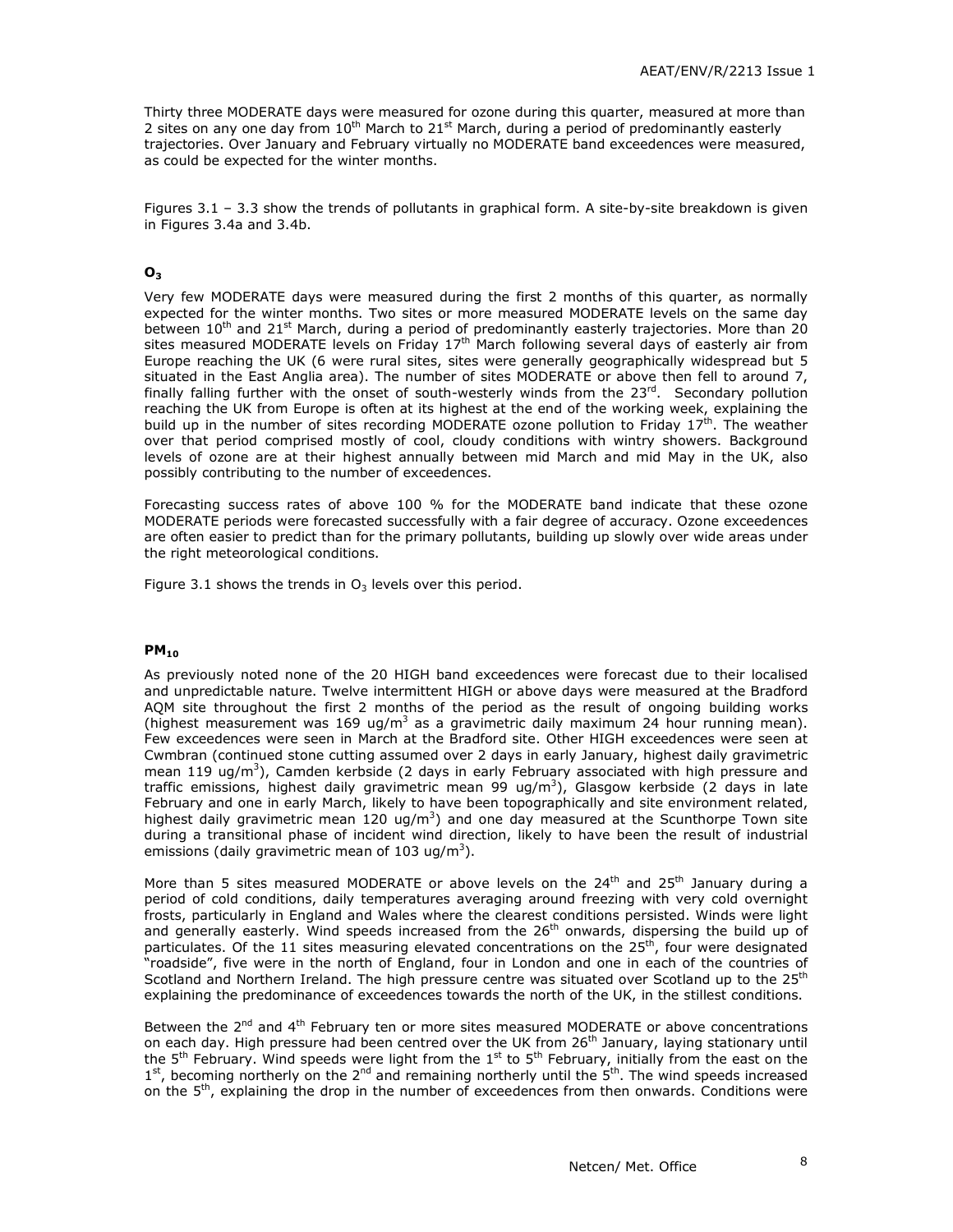just above freezing on the  $1<sup>st</sup>$  and just below freezing on the  $2<sup>nd</sup>$  with widespread formation of freezing fog. On the  $1<sup>st</sup>$  exceedences were seen at geographically widespread locations, 50 % of which were designated "roadside". On the 2<sup>nd</sup>, seventeen sites exceeded: 9 in the Midlands, 5 in the north of England, 2 in Glasgow and one in London. The  $3<sup>rd</sup>$  saw many of the same sites exceed again, by the  $4<sup>th</sup>$  that number had dropped by about one-third but included sites in new areas such as Northern Ireland and Wales. The high pressure centre started moving southwards from the  $5<sup>th</sup>$ , wind speeds increasing, with Atlantic air being drawn in from the west thus dispersing the particulate build up.

Between the 15<sup>th</sup> and 22<sup>nd</sup> March during a cool period, with daytime temperatures hovering around a few degrees C, the UK experienced an entire week of easterly air trajectories. The greatest effect was seen on the 15<sup>th</sup> with 4 sites exceeding the MODERATE band (three designated "roadside", one designated "industrial", two located in London). Glasgow kerbside exceeded daily over those days, this is thought to be related to the topography of the city combined with the monitoring environment. A south-westerly breeze picked up from the  $24<sup>th</sup>$  preventing the further build up of particulates.

Figure 3.2 shows the trends in  $PM_{10}$  levels over this period.

#### $NO<sub>2</sub>$

No MODERATE days were seen during this period as mentioned earlier in the "general" section.

#### $SO<sub>2</sub>$

Sulphur dioxide levels reached the HIGH band on 2 days during this period. During the first case on 3<sup>rd</sup> March, a maximum of 912 ug/m<sup>3</sup> was measured at the "urban background" designated Barnsley Gawber site, changes in the other pollutants measured at the site seemed to corroborate a pollution event occurred there. The second high measurement was made at the Grangemouth site on the 14<sup>th</sup> March during a transitional phase of incident wind direction. The following day started a trend of continual easterly winds for an entire week, during which elevated  $SO<sub>2</sub>$  levels were measured throughout. During the transitional phase, a plume of emissions from the nearby petrochemical plant may have been collected by the wind reaching the monitoring station. Three further MODERATE days were measured only at the Grangemouth AQM site, all three occasions related to easterly trajectories, high pressure and therefore sampling air from the direction of the petrochemical plant.

Figure 3.3 shows the trends in  $SO<sub>2</sub>$  levels over this period with NO<sub>2</sub> also included.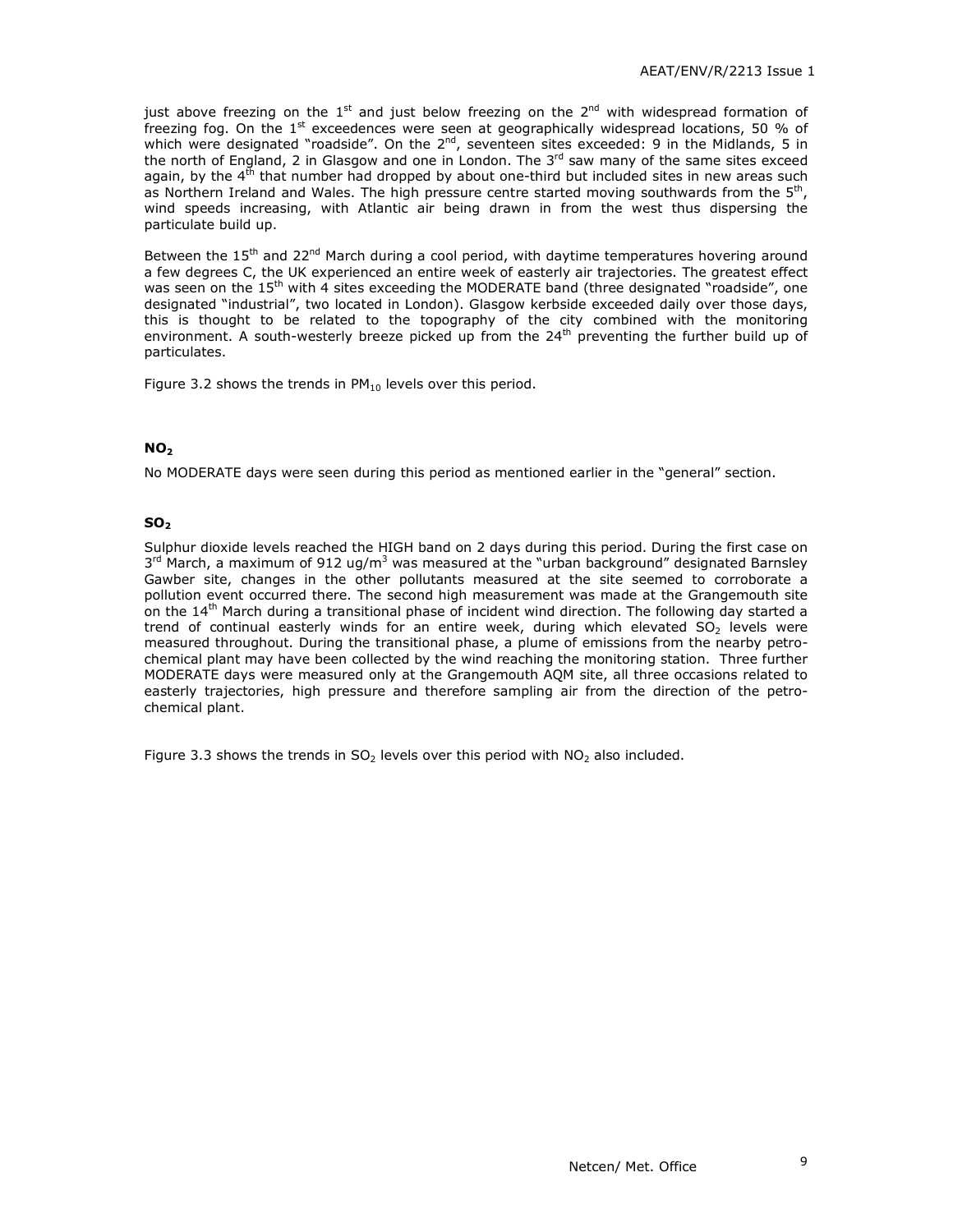

Netcen/ Met. Office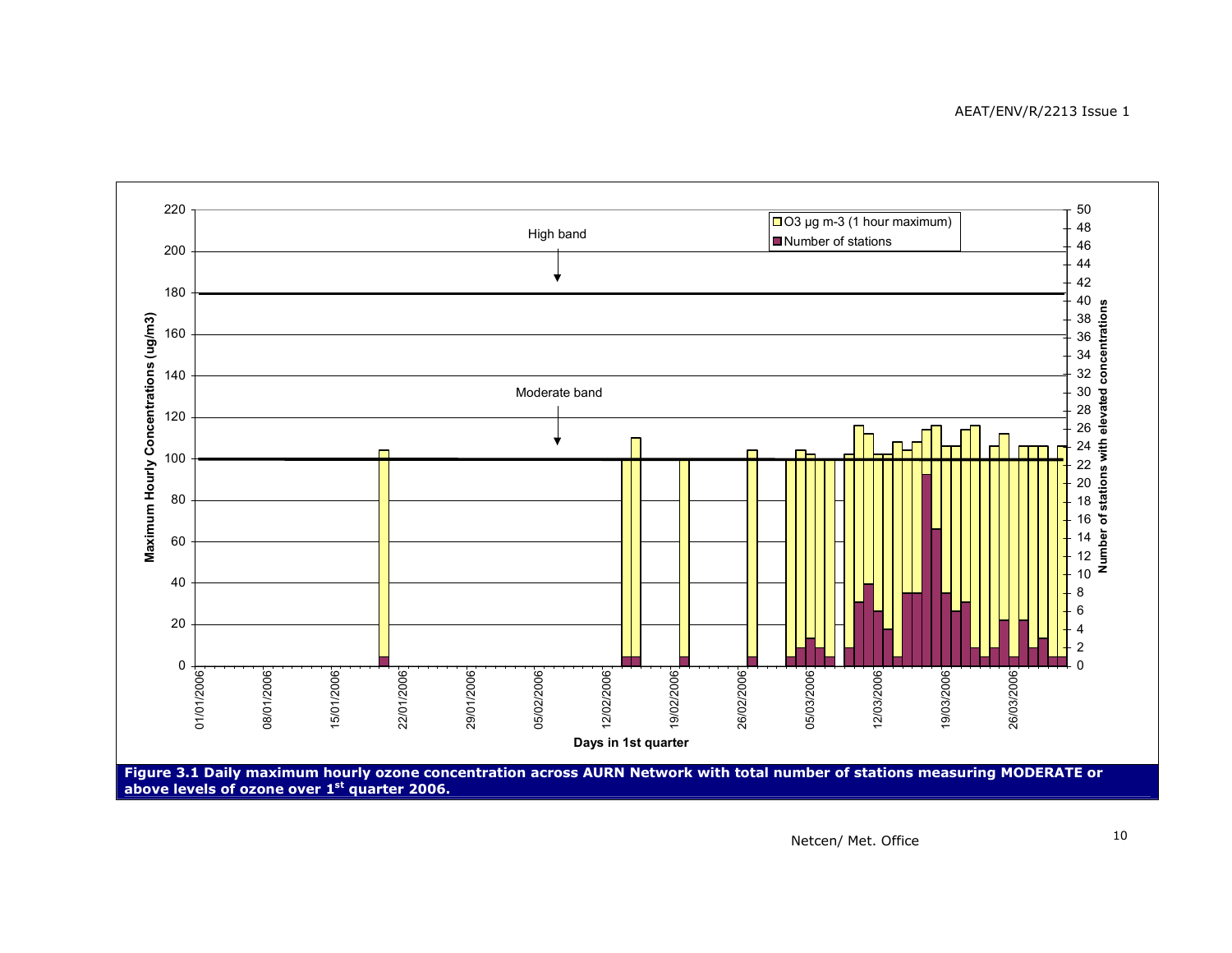

Netcen/ Met. Office



Figure 3.2 Daily maximum running 24-hour mean PM<sub>10</sub> concentration across AURN Network with total number of stations measuring<br>MODERATE or above levels over the 1<sup>st</sup> quarter 2006.

e 11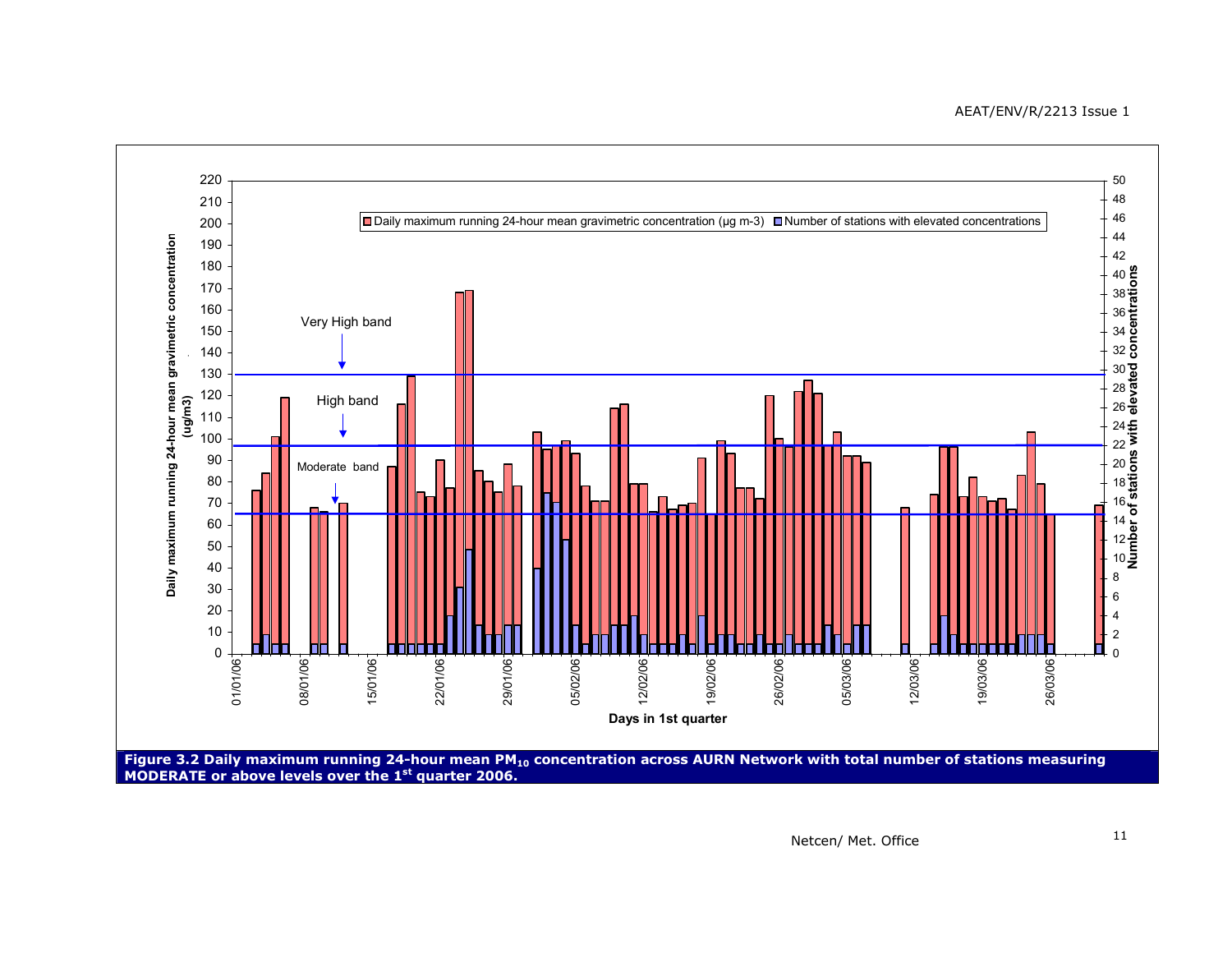

Figure 3.3 Maximum 15 minute average concentrations of SO<sub>2</sub> and hourly average of NO2 across AURN Network with total<br>number of stations measuring MODERATE or above levels over the 1<sup>st</sup> quarter 2006.

Netcen/ Met. Office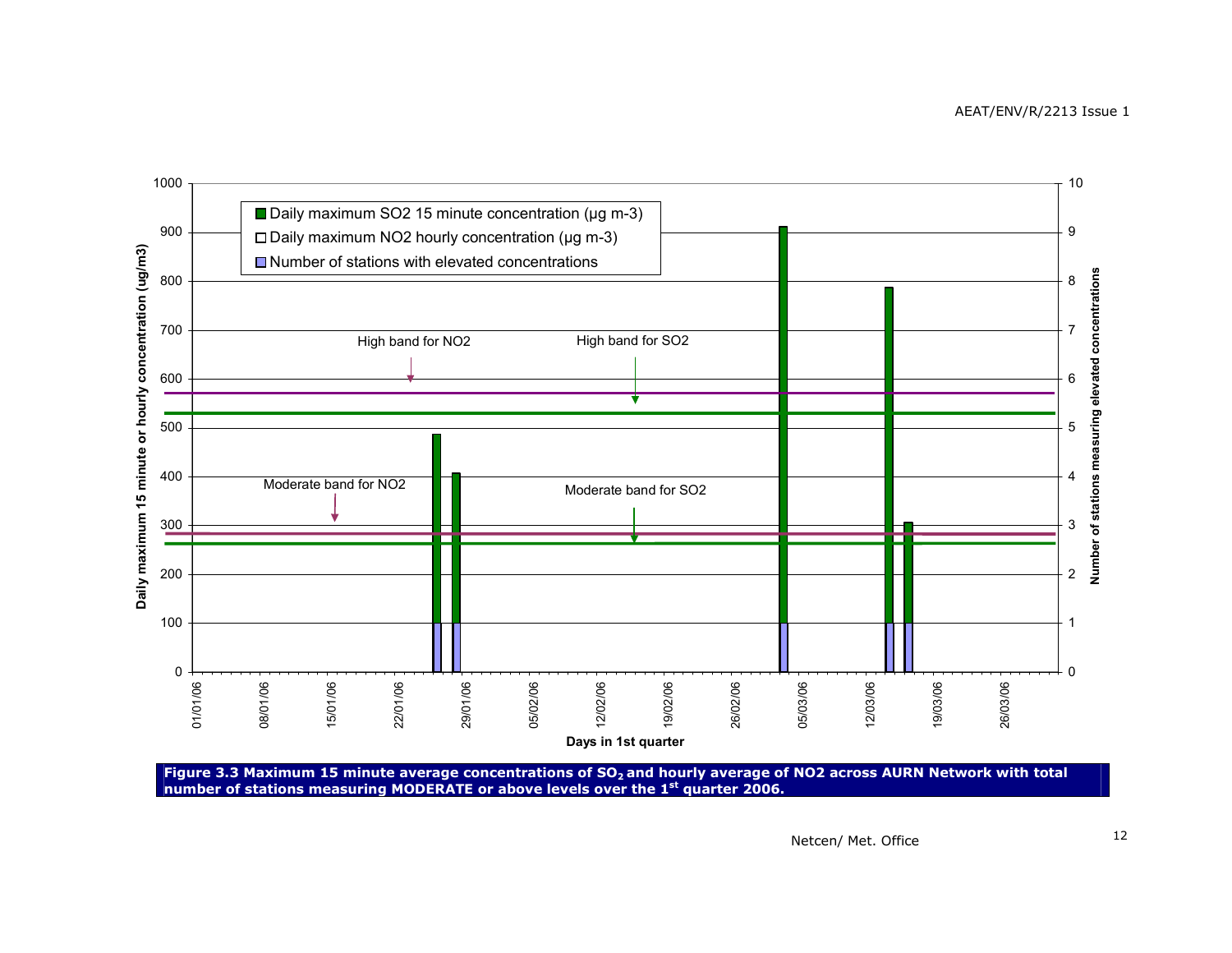

AEAT/ENV/R/2213 Issue 1

AEAT/ENV/R/2213 Issue 1

Netcen/ Met. Office Netcen/ Met. Office

13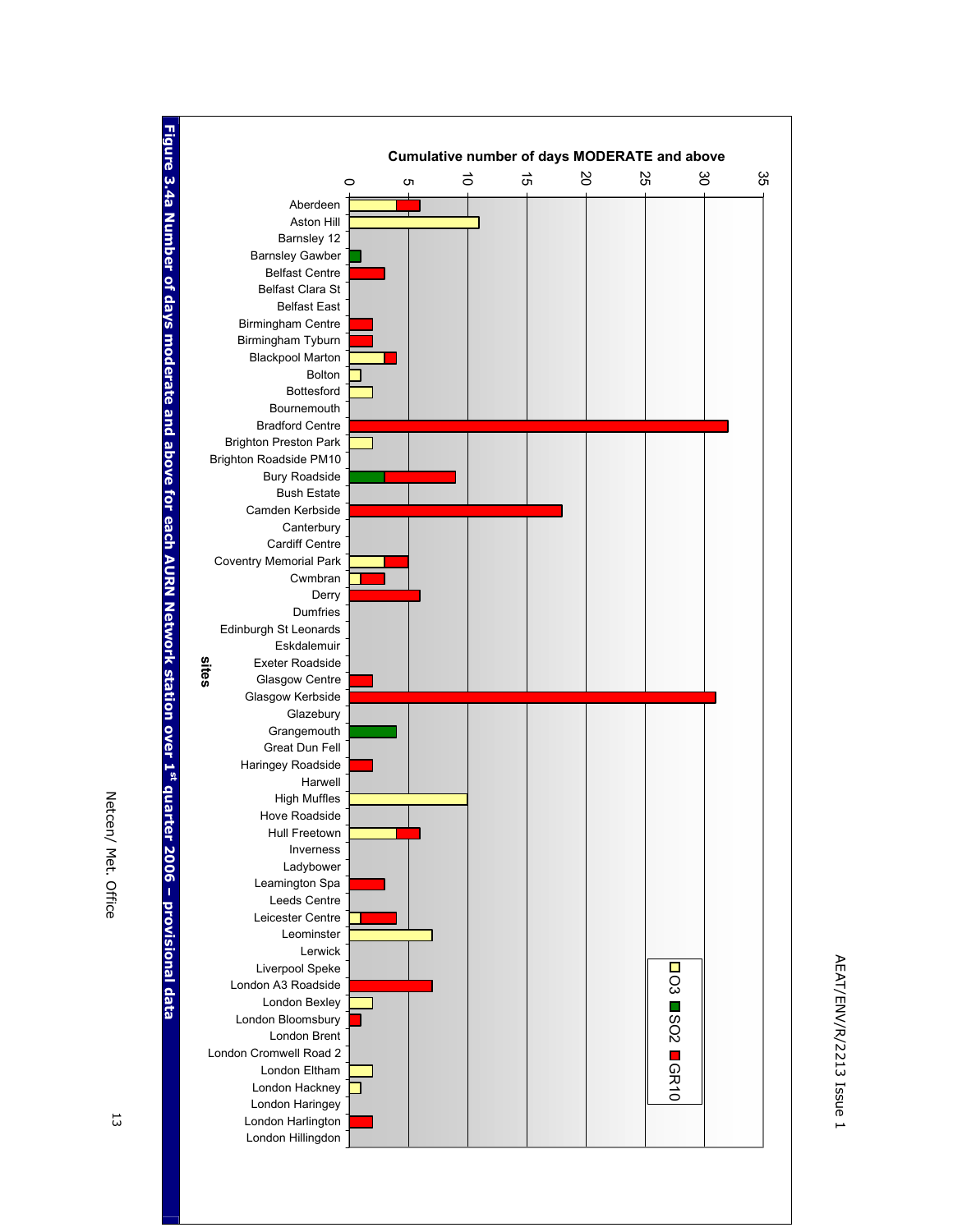

AEAT/ENV/R/2213 Issue 1 AEAT/ENV/R/2213 Issue 1

Netcen/ Met. Office Netcen/ Met. Office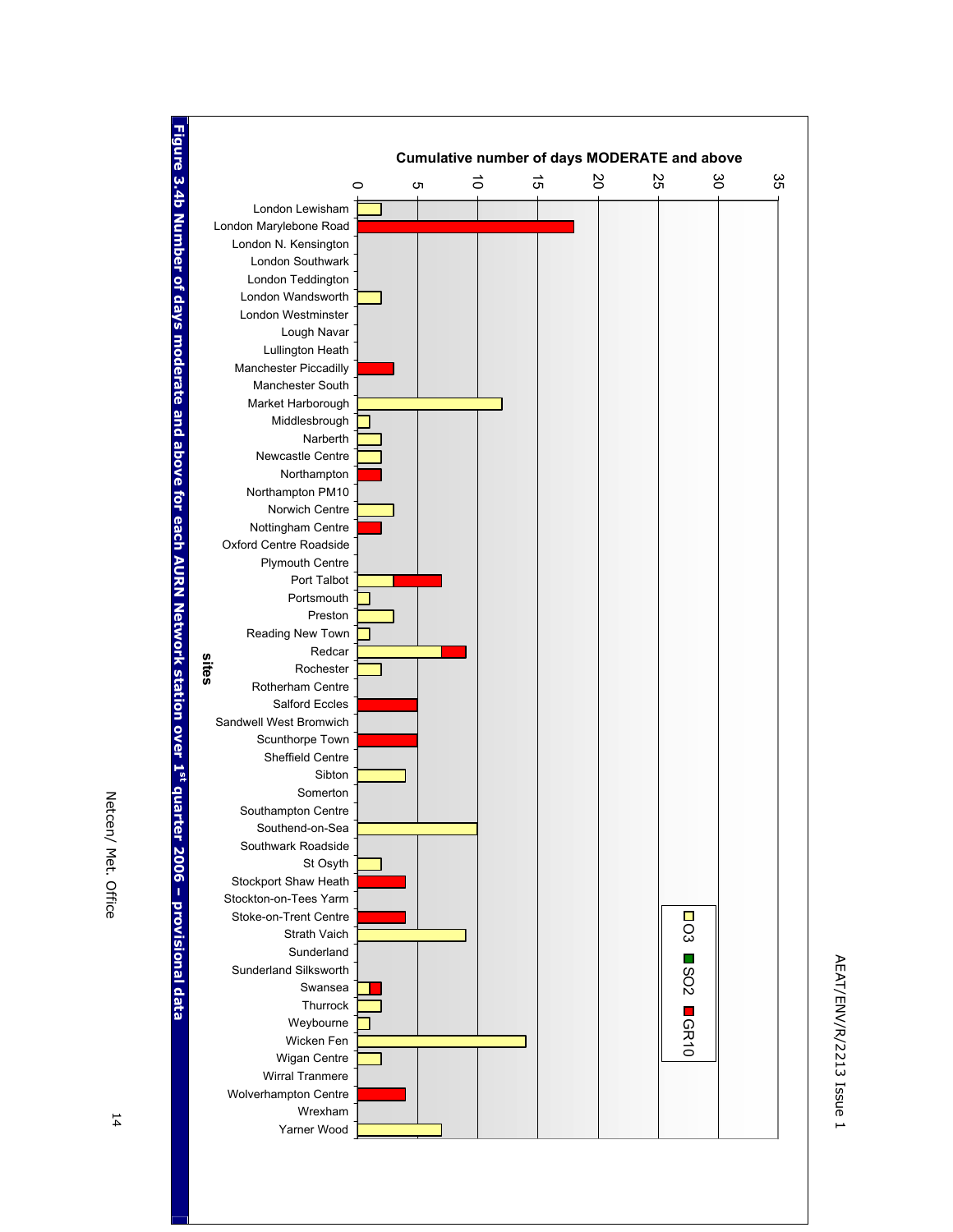# 4 Breakdowns in the service

All bulletins were successfully delivered to the Air Quality Communications contractor on time. There were no reported breakdowns in the service over this three-month period.

## 5 Additional or enhanced forecasts

No formal enhanced forecasts can be issued until the format of the enhanced service has been agreed with Defra and the Devolved Administrations.

The air pollution forecast is always re-issued to Teletext, Web and Freephone services at 10.00 local time each day, but will only be updated when the pollution situation is changing.

The bi-weekly air pollution outlooks have continued to be delivered successfully to Defra and other government departments by email on Tuesdays and Fridays.

### 6 Ad-hoc services and analysis

### 6.1 BUNCEFIELD OIL DEPOT EXPLOSION – INITIAL REVIEW

Netcen and the Met office have continued to work on this, liasing closely with Defra, EA and HPA. A first draft report titled "Initial review of Air Quality aspects of the Buncefield Oil Depot Explosion" by Targa et al, will be shortly submitted to Defra and devolved administrations for approval to issue. In summary the report concluded that no significant increases in ground-level air pollution were measured at nearly all sites in several air quality networks in southern England during the period of the fire. Two sites in a London network measured elevated levels of particulates which could not be directly attributed to traffic emissions during the evening of the first day of the incident but the levels measured weren't considered to be significant in terms of longer term pollution trends. However, the possibility was raised of micro-scale grounding of fractions of the plume at non- air quality monitored locations.

# 7 Ongoing research

Netcen and the Met office will also continue to:

1. Investigate ways of using automatic software systems to streamline the activities within the forecasting process, thus allowing forecasters to spend their time more efficiently considering the most accurate forecasts.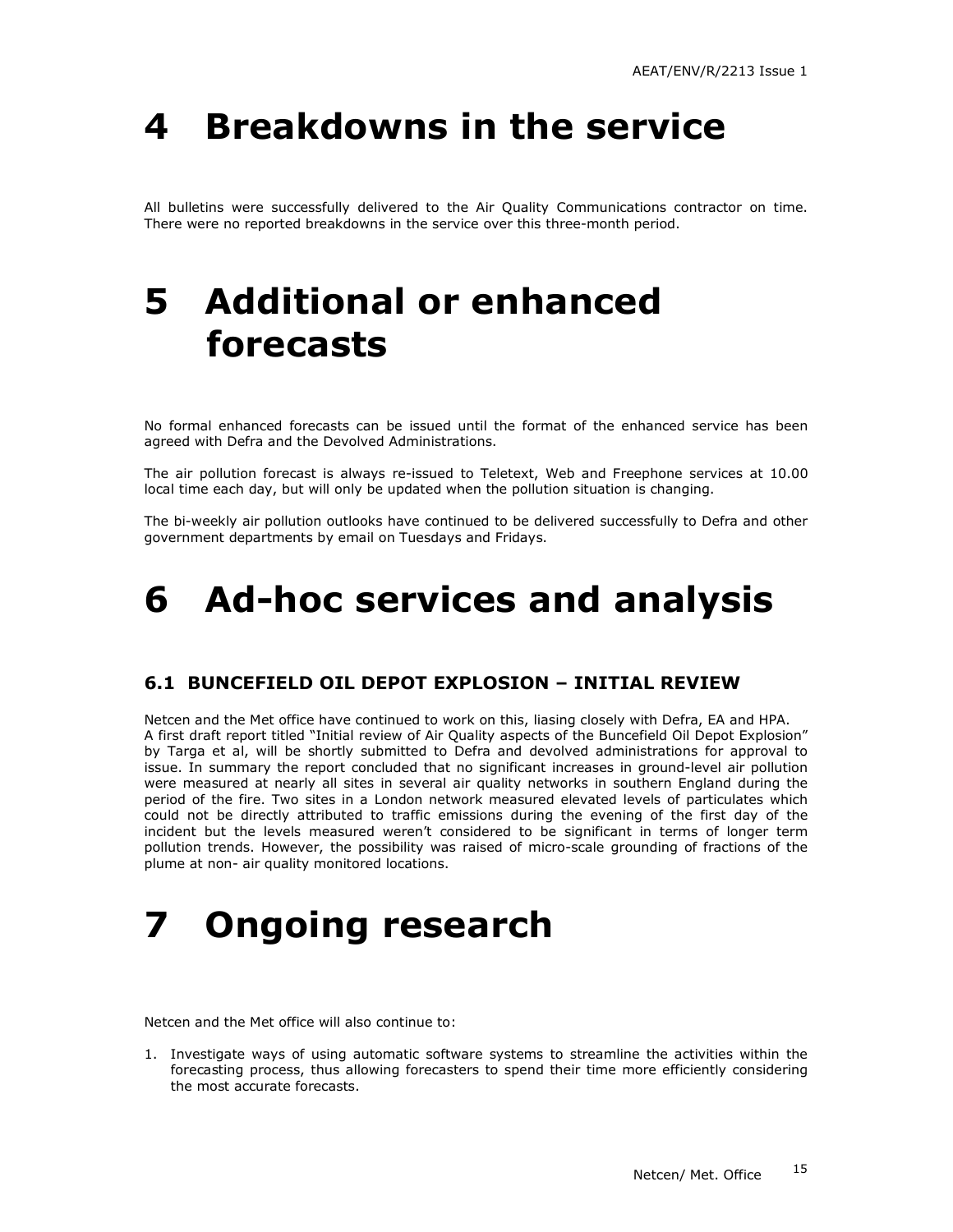- 2. Research the chemistry used in our models, in particular the  $NO<sub>x</sub>$ ->NO<sub>2</sub> conversion used in NAME, and the chemical schemes for secondary  $PM_{10}$  and ozone.
- 3. Improve the NAME model runs that can be used for ad-hoc analyses, in particular with regard to investigating the possible long-range transport of  $PM_{10}$  pollution from forest fires in Russia and the long-range transport of particles from Saharan Dust Storms.
- 4. Improve and update the emissions inventories used in our models.

## 8 Forward work plan for April to June 2006

Major tasks include:

- **Dimes Departs A** Ongoing daily air pollution forecasting activities.
- ▶ Ongoing improvements to NAME model, including:
	- o Increase in the horizontal model domain
	- o Update of emissions inventory used in the model.
- Publication of quarters 2, 3, 4 and annual 2005 reports on the Air Quality Archive Web Site.
- **Arrange a 2006 Forecasting seminar on the Buncefield incident.**

## 9 Hardware and software inventory

Defra and the Devolved Administrations own the code for the ozone and secondary  $PM<sub>10</sub>$  models, but not the graphical interface for these. Defra and the Devolved Administrations own the software for delivering the air pollution forecast to the Air Quality Communications system. Defra and the Devolved Administrations also own the web pages used to display the forecasts.

No computer hardware being used on this project is currently owned by Defra and the Devolved Administrations.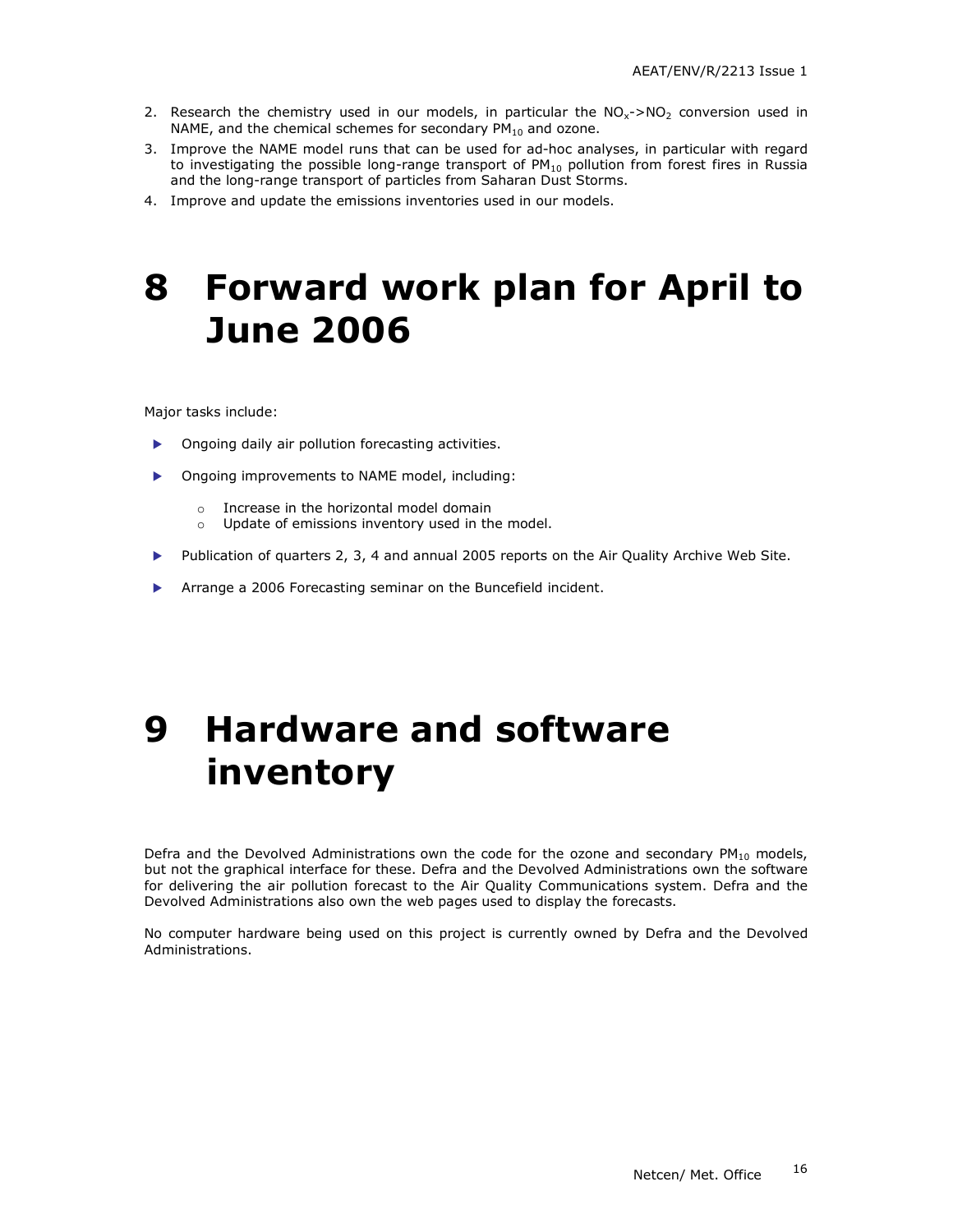# Appendix 1 - Air Pollution Index

### **CONTENTS**

1 Table showing the Air Pollution index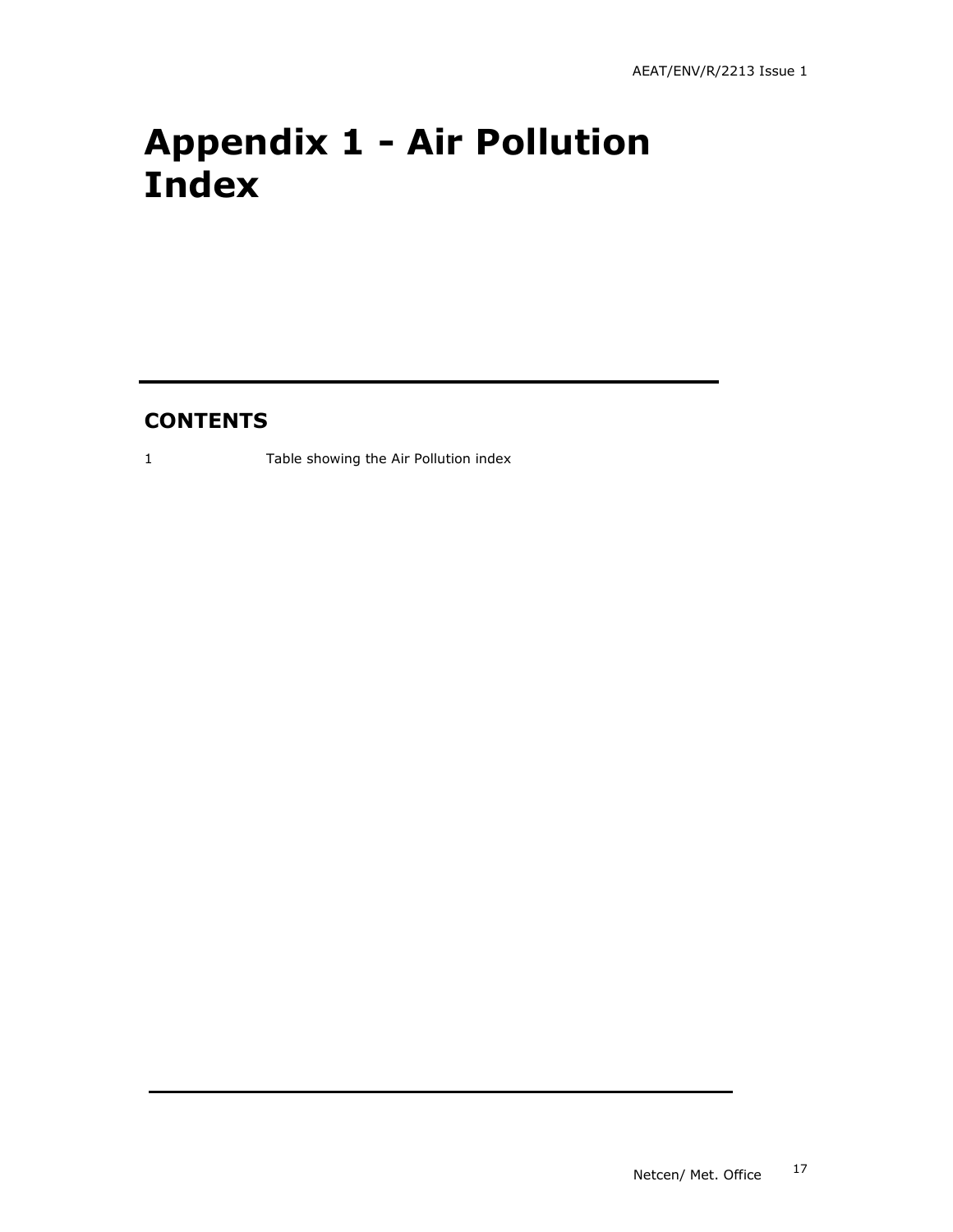### AEAT/ENV/R/2213 Issue 1

### The UK Air Pollution Indices

| <b>Old</b><br><b>Banding</b> | <b>Index</b>   | Ozone 8-hourly/<br><b>Hourly mean</b> |                | <b>Nitrogen Dioxide</b><br><b>Hourly Mean</b> |                | <b>Sulphur Dioxide</b><br><b>15-Minute Mean</b> |                | <b>Carbon Monoxide</b><br><b>8-Hour Mean</b> |               | <b>PM<sub>10</sub> Particles</b><br><b>24-Hour Mean</b> |
|------------------------------|----------------|---------------------------------------|----------------|-----------------------------------------------|----------------|-------------------------------------------------|----------------|----------------------------------------------|---------------|---------------------------------------------------------|
|                              |                | $\mu$ gm <sup>-3</sup>                | ppb            | $\mu$ gm <sup>-3</sup>                        | ppb            | $\mu$ gm <sup>-3</sup>                          | ppb            | $mgm^{-3}$                                   | ppm           | gravimetric<br>$\mu$ gm <sup>-3</sup>                   |
| <b>LOW</b>                   |                |                                       |                |                                               |                |                                                 |                |                                              |               |                                                         |
|                              |                | $0 - 32$                              | $0 - 16$       | $0 - 95$                                      | $0 - 49$       | $0 - 88$                                        | $0 - 32$       | $0 - 3.8$                                    | $0.0 - 3.2$   | $0 - 21$                                                |
|                              | $\overline{2}$ | $33 - 66$                             | $17 - 32$      | $96 - 190$                                    | $50 - 99$      | 89-176                                          | $33 - 66$      | $3.9 - 7.6$                                  | $3.3 - 6.6$   | $22 - 42$                                               |
|                              | 3              | 67-99                                 | $33 - 49$      | 191-286                                       | 100-149        | 177-265                                         | 67-99          | $7.7 - 11.5$                                 | $6.7 - 9.9$   | $43 - 64$                                               |
| <b>MODERATE</b>              |                |                                       |                |                                               |                |                                                 |                |                                              |               |                                                         |
|                              | 4              | 100-126                               | $50 - 62$      | 287-381                                       | 150-199        | 266-354                                         | 100-132        | 11.6-13.4                                    | $10.0 - 11.5$ | 65-74                                                   |
|                              | 5              | 127-152                               | $63 - 76$      | $382 - 477$                                   | 200-249        | 355-442                                         | 133-166        | 13.5-15.4                                    | $11.6 - 13.2$ | 75-86                                                   |
|                              | 6              | 153-179                               | $77 - 89$      | 478-572                                       | 250-299        | 443-531                                         | 167-199        | $15.5 - 17.3$                                | $13.3 - 14.9$ | 87-96                                                   |
| <b>HIGH</b>                  |                |                                       |                |                                               |                |                                                 |                |                                              |               |                                                         |
|                              |                | 180-239                               | $90 - 119$     | 573-635                                       | 300-332        | 532-708                                         | 200-266        | 17.4-19.2                                    | $15.0 - 16.5$ | $97 - 107$                                              |
|                              | 8              | 240-299                               | 120-149        | 636-700                                       | 333-366        | 709-886                                         | 267-332        | $19.3 - 21.2$                                | $16.6 - 18.2$ | 108-118                                                 |
|                              | 9              | 300-359                               | 150-179        | 701-763                                       | 367-399        | 887-1063                                        | 333-399        | $21.3 - 23.1$                                | $18.3 - 19.9$ | 119-129                                                 |
| <b>VERY HIGH</b>             |                |                                       |                |                                               |                |                                                 |                |                                              |               |                                                         |
|                              | 10             | $\geq 360 \,\mu\text{gm}^{-3}$        | $\geq 180$ ppb | $\geq$ 764 µgm <sup>-3</sup>                  | $\geq 400$ ppb | $≥1064 \mu$ gm <sup>-3</sup>                    | $\geq 400$ ppb | $\geq$ 23.2 mgm <sup>-3</sup>                | $\geq$ 20 ppm | $\geq$ 130 μgm <sup>-3</sup>                            |

| <b>Old Banding</b> | <b>New Index</b> | <b>Health Descriptor</b>                                                                                                            |  |  |  |  |  |  |
|--------------------|------------------|-------------------------------------------------------------------------------------------------------------------------------------|--|--|--|--|--|--|
| <b>LOW</b>         |                  |                                                                                                                                     |  |  |  |  |  |  |
|                    |                  |                                                                                                                                     |  |  |  |  |  |  |
|                    |                  | Effects are unlikely to be noticed even by individuals who know they are sensitive to air pollutants                                |  |  |  |  |  |  |
|                    |                  |                                                                                                                                     |  |  |  |  |  |  |
| <b>MODERATE</b>    |                  |                                                                                                                                     |  |  |  |  |  |  |
|                    |                  |                                                                                                                                     |  |  |  |  |  |  |
|                    |                  | Mild effects unlikely to require action may be noticed amongst sensitive individuals                                                |  |  |  |  |  |  |
|                    | 6                |                                                                                                                                     |  |  |  |  |  |  |
| <b>HIGH</b>        |                  |                                                                                                                                     |  |  |  |  |  |  |
|                    |                  | Significant effects may be noticed by sensitive individuals and action to avoid or reduce these effects may be needed (e.g.         |  |  |  |  |  |  |
|                    |                  | reducing exposure by spending less time in polluted areas outdoors). Asthmatics will find that their "reliever inhaler is likely to |  |  |  |  |  |  |
|                    | q                | reverse the effects on the lung.                                                                                                    |  |  |  |  |  |  |
| <b>VERY HIGH</b>   |                  |                                                                                                                                     |  |  |  |  |  |  |
|                    | 10 <sup>°</sup>  | The effects on sensitive individuals described for "HIGH" levels of pollution may worsen.                                           |  |  |  |  |  |  |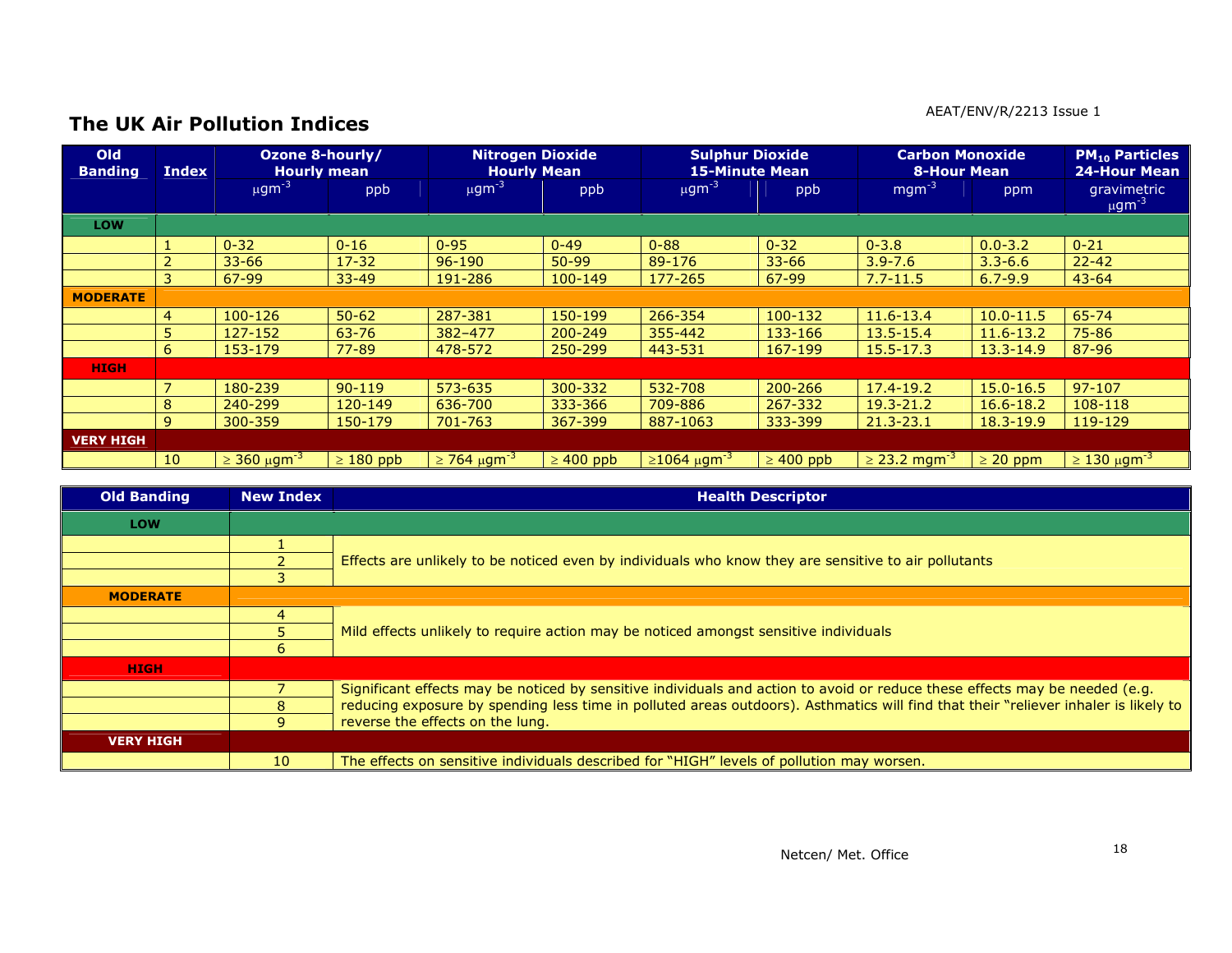AEAT/ENV/R/2213 Issue 1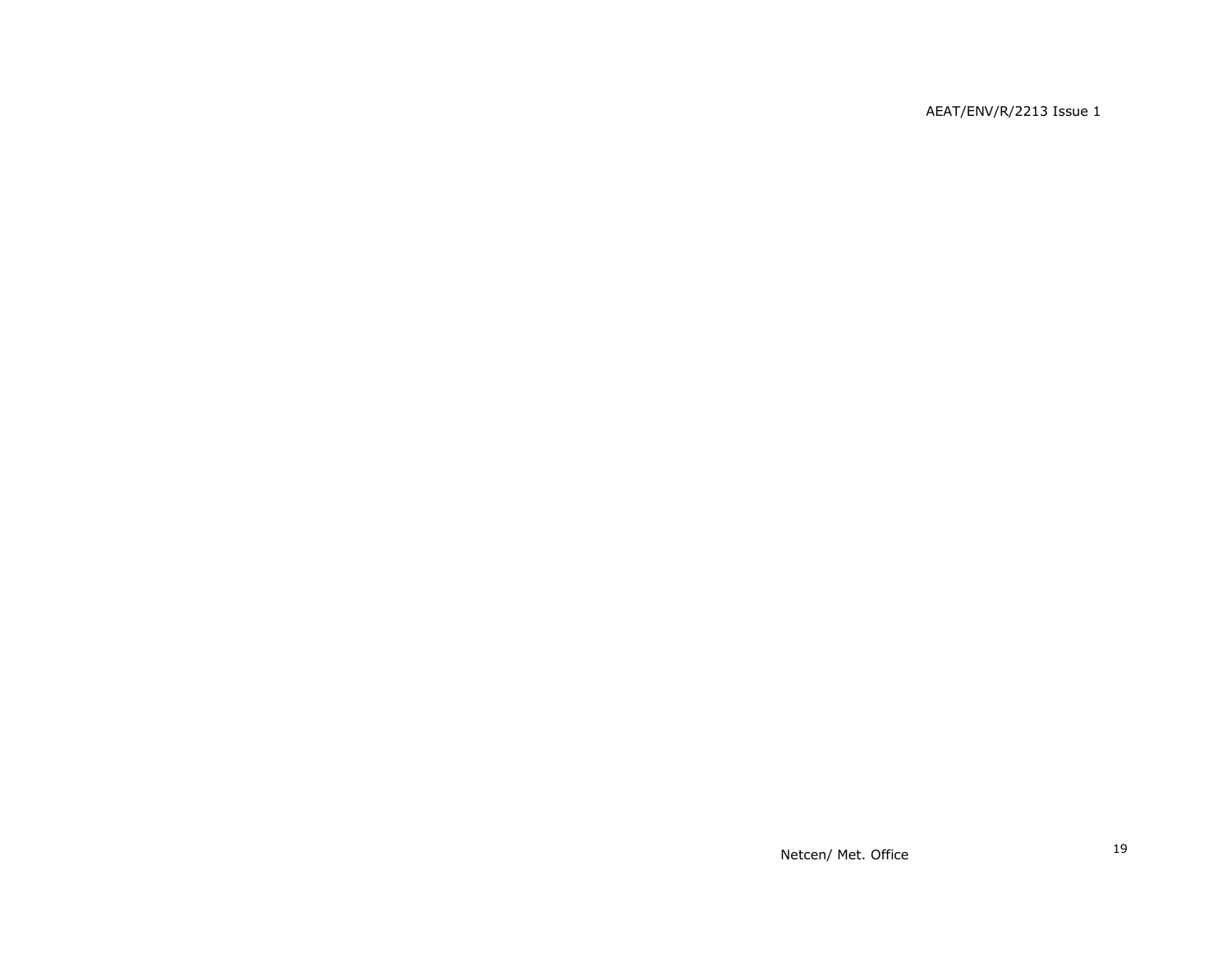# Appendix 2 - Forecasting Zones and Agglomerations

### **CONTENTS**

| Table showing the Air Pollution Forecasting Zones and Agglomerations, |
|-----------------------------------------------------------------------|
| together with populations (based on 2001 Census).                     |
| Map of Forecasting Zones and Agglomerations.                          |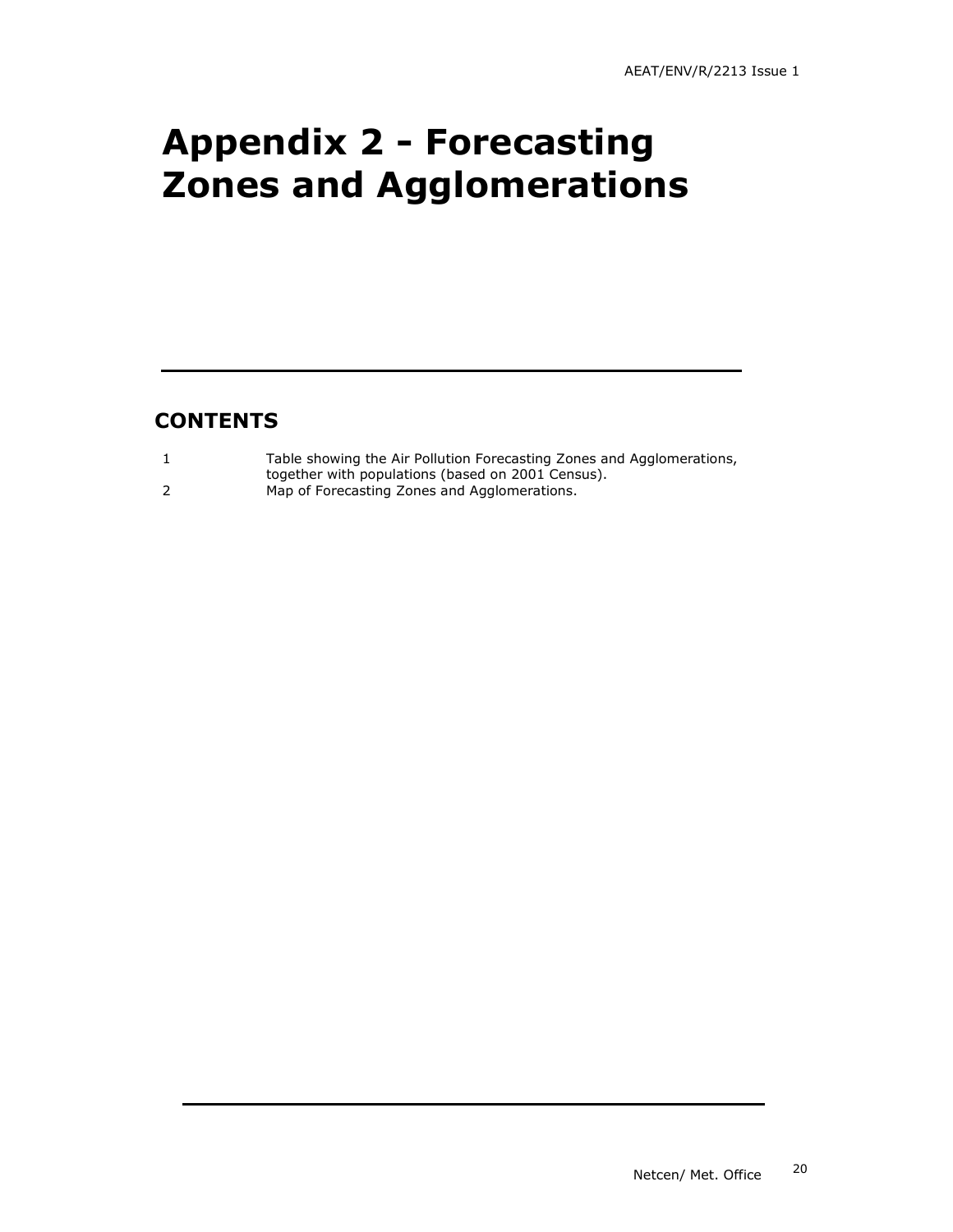### Forecasting Zones

| Zone                             | <b>Population</b> |
|----------------------------------|-------------------|
|                                  |                   |
| <b>East Midlands</b>             | 3084598           |
| <b>Eastern</b>                   | 5119547           |
| <b>Greater London</b>            | 8278251           |
| <b>North East</b>                | 1635126           |
| <b>North West and Merseyside</b> | 3671986           |
| South East                       | 6690881           |
| <b>South West</b>                | 4364704           |
| <b>West Midlands</b>             | 2970505           |
| <b>Yorkshire and Humberside</b>  | 2816363           |
|                                  |                   |
| <b>South Wales</b>               | 1578773           |
| <b>North Wales</b>               | 720022            |
|                                  |                   |
| <b>Central Scotland</b>          | 1813314           |
| <b>Highland</b>                  | 380062            |
| <b>North East Scotland</b>       | 1001499           |
| <b>Scottish Borders</b>          | 254690            |
|                                  |                   |
| <b>Northern Ireland</b>          | 1104991           |

### Forecasting Agglomerations

| <b>Agglomeration</b>                   | <b>Population</b> |
|----------------------------------------|-------------------|
|                                        |                   |
| <b>Brighton/Worthing/Littlehampton</b> | 461181            |
| <b>Bristol Urban Area</b>              | 551066            |
| <b>Greater Manchester Urban Area</b>   | 2244931           |
| <b>Leicester</b>                       | 441213            |
| <b>Liverpool Urban Area</b>            | 816216            |
| <b>Nottingham Urban Area</b>           | 666358            |
| <b>Portsmouth</b>                      | 442252            |
| <b>Sheffield Urban Area</b>            | 640720            |
| <b>Tyneside</b>                        | 879996            |
| West Midlands Urban Area               | 2284093           |
| West Yorkshire Urban Area              | 1499465           |
|                                        |                   |
| <b>Cardiff</b>                         | 327706            |
| Swansea/Neath/Port Talbot              | 270506            |
|                                        |                   |
| <b>Edinburgh Urban Area</b>            | 452194            |
| <b>Glasgow Urban Area</b>              | 1168270           |
|                                        |                   |
| <b>Belfast</b>                         | 580276            |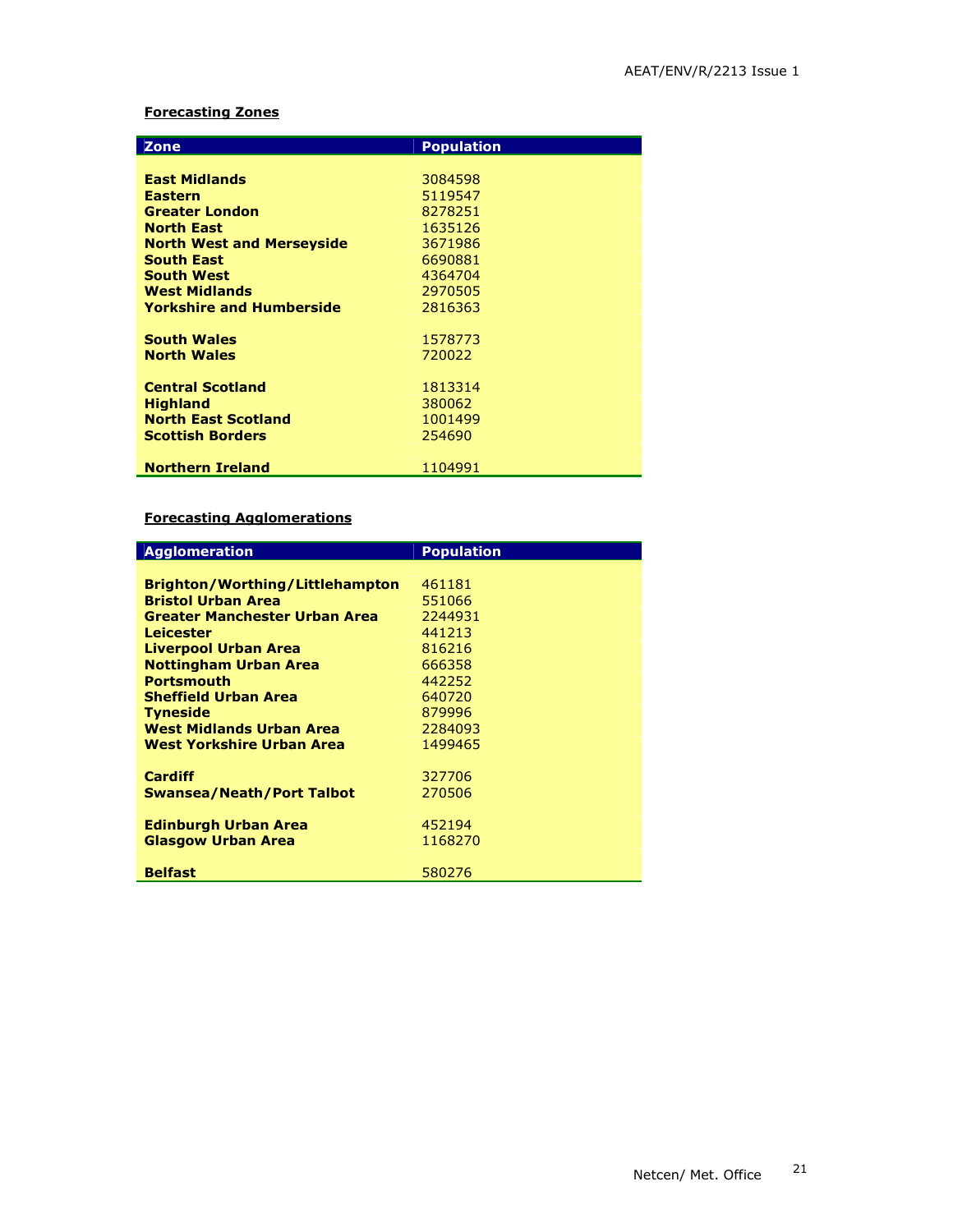

#### Map of UK forecasting zones and agglomerations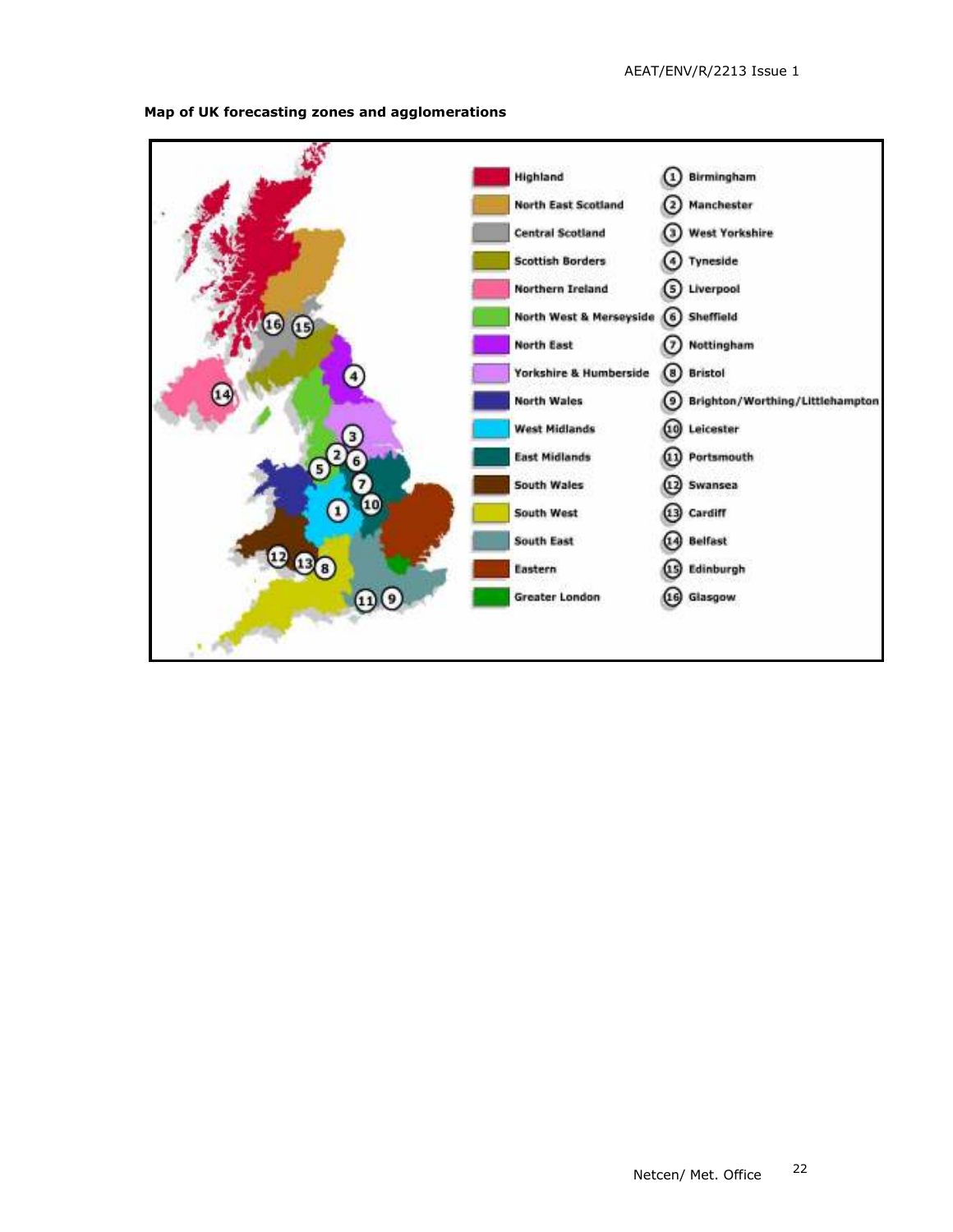### Appendix 3 – Worked Example of How UK Forecasting Success and Accuracy Rates are Calculated.

### **CONTENTS**

1 Worked Example